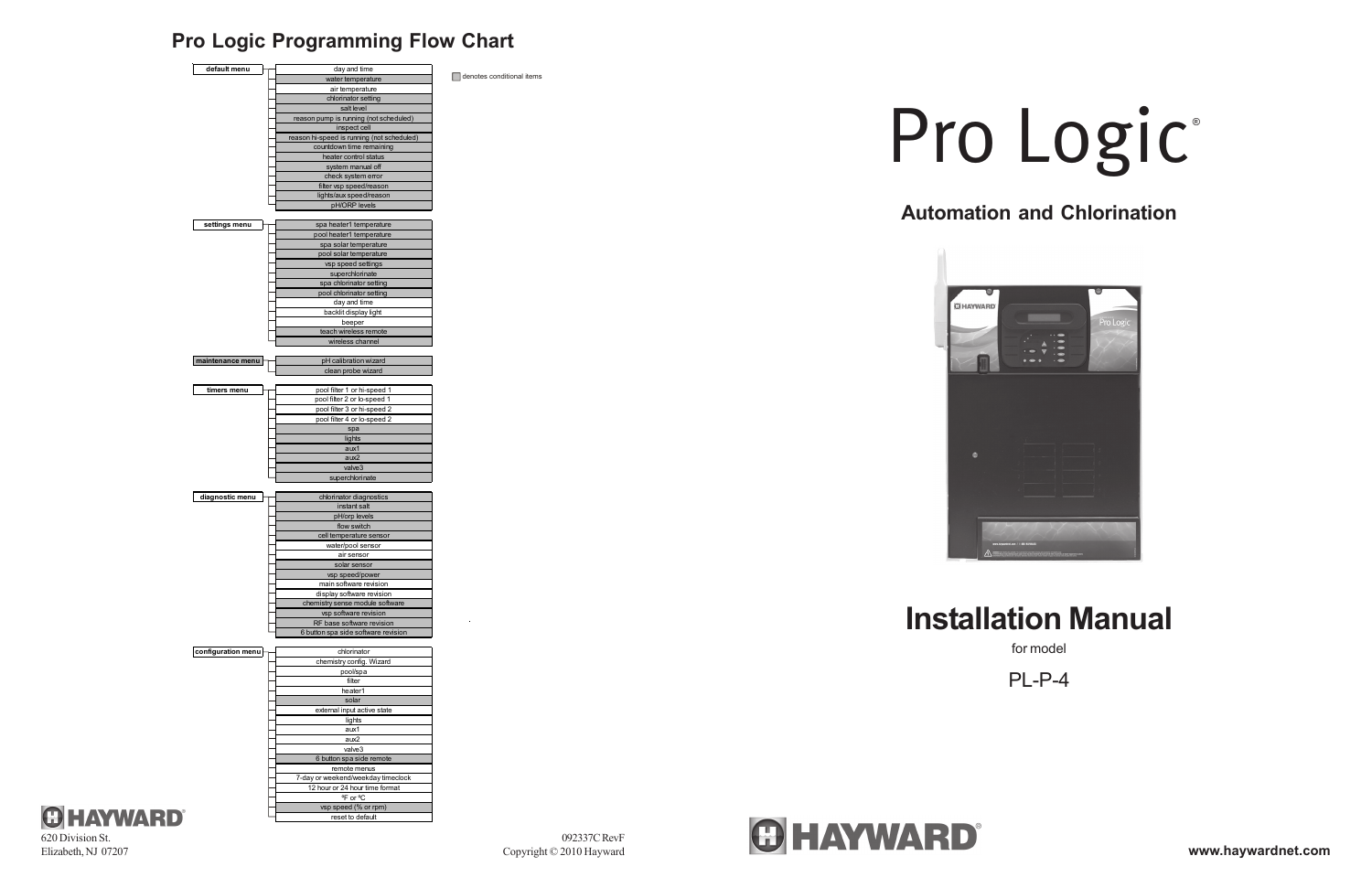# **IMPORTANT SAFETY INSTRUCTIONS**

When using this electrical equipment, basic safety precautions should always be followed, including the following:

- **•** READ AND FOLLOW ALL INSTRUCTIONS
- **•** ! **WARNING: Disconnect all AC power during installation.**
- **•** ! **WARNING: Water in excess of 100 degrees Fahrenheit may be hazardous to your health.**
- **•** ! **WARNING: To reduce the risk of injury, do not permit children to use this product unless they are closely supervised at all times.**
- **•** A green colored terminal marked "Grounding" is located inside the wiring compartment. To reduce the risk of electric shock, this terminal must be connected to the grounding means provided in the electric supply service panel with a continuous copper wire equivalent in size to the circuit conductors supplying the equipment.
- **•** One bonding lug for US models (two for Canadian models) is provided on the external surface. To reduce the risk of electric shock, connect the local common bonding grid in the area of the swimming pool, spa, or hot tub to these terminals with an insulated or bare copper conductor not smaller than 8 AWG US / 6 AWG Canada.
- **•** All field installed metal components such as rails, ladders, drains, or other similar hardware within 3 meters of the pool, spa or hot tub shall be bonded to the equipment grounding bus with copper conductors not smaller than 8 AWG US / 6 AWG Canada.
- **•** SAVE THESE INSTRUCTIONS

**LIMITED WARRANTY (effective 04/01/09)** Hayward/Goldline warrants its Pro Logic and E-Command pool automation products as well as its Aqua Rite, Aqua Rite Pro, Aqua Plus and SwimPure chlorination products to be free of defects in materials and workmanship, under normal use and service, for a period of three (3) years. Hayward/Goldline also warrants its Aqua Trol chlorination products to be free of defects in materials and workmanship, under normal use and service for a period of one (1) year. These warranties are applicable from the initial date of installation on private residential swimming pools in the US and Canada.

Hayward/Goldline warrants all the above-identified pool automation and chlorination products installed on commercial swimming pools and on swimming pools outside of the US and Canada for a period of one (1) year. Likewise, Hayward/Goldline warrants all accessories and replacement parts for the above-identified pool automation and chlorination products for a period of one (1) year. Each of these warranties is not transferable and applies only to the original owner.

Proof of purchase is required for warranty service. If written proof of purchase is not provided, the manufacturing date code will be the sole determinant of the date of installation of the product. To obtain warranty service or repair, please contact the place of purchase or the nearest Hayward/Goldline authorized warranty service center. For more information on authorized service centers please contact the Hayward/Goldline Technical Service Support Center (61 Whitecap Road, North Kingstown RI, 02852) or visit the Goldline web site at www.goldlinecontrols.com or the Hayward website at www.haywardnet.com.

#### **WARRANTY EXCLUSIONS**:

1. Material supplied or workmanship performed by others in process of installation.

2. Damage resulting from improper installation including installation on pools larger than the product rating.

3. Problems resulting from failure to install, operate or maintain the product(s) in accordance with the recommendations contained in the owners manual(s).

4. Problems resulting from failure to maintain pool water chemistry in accordance with the recommendations in the owners manual(s).

5. Problems resulting from tampering, accident, abuse, negligence, unauthorized repairs or alternations, fire, flood, lightning, freezing, external water, degradation of natural stone used in or immediately adjacent to a pool or spa, war or acts of God.

**DISCLAIMER. THE EXPRESS LIMITED WARRANTIES ABOVE CONSTITUTE THE ENTIRE WARRANTIES WITH RESPECT TO THE ABOVE-IDENTIFIED HAYWARD/GOLDLINE POOL AUTOMATION AND CHLORINATION PRODUCTS AND IS IN LIEU OF ALL OTHER WARRAN-TIES, EXPRESS OR IMPLIED, INCLUDING WARRANTIES OF MERCHANTABILITY OR FIT-NESS FOR A PARTICULAR PURPOSE. THESE WARRANTIES GIVE YOU SPECIFIC LEGAL RIGHTS, AND YOU MAY ALSO HAVE OTHER RIGHTS OF EQUIPMENT, LOST PROFITS OR REVENUE, COSTS OF RENTING REPLACEMENTS, AND OTHER ADDITIONAL EXPENSES, EVEN IF THE SELLER HAD BEEN ADVISED OF THE POSSIBILITY OF SUCH DAMAGES. SOME STATES DO NOT ALLOW THE EXCLUSION OF LIMITATION OF INCIDENTAL OR CONSE-QUENTIAL DAMAGES, SO THE ABOVE LIMITATION OR EXCLUSION MAY NOT APPLY TO YOU.**

#### **NO WHOLESALER, AGENT, DEALER, CONTRACTOR OR OTHER PERSON IS AUTHORIZED TO PROVIDE, SUPPLEMENT OR MODIFY ANY WARRANTY ON BEHALF OF HAYWARD/GOLD-**

**LINE.**

**THESE WARRANTIES ARE VOID IF THE PRODUCT HAS BEEN ALTERED IN ANY WAY AFTER LEAVING THE FACTORY. FOR THE ABOVE-IDENTIFIED CHLORINATION PRODUCTS, THESE WARRANTIES ALSO ARE VOID IF, DURING THE WARRANTY PERIOD, YOU USE A REPLACE-MENT CHLORINATOR CELL OTHER THAN AN UNMODIFIED, NEW HAYWARD/GOLDLINE CHLORINATOR CELL PURCHASED FROM HAYWARD/GOLDLINE. IF A WARRANTY BE-COMES VOID, YOU STILL MAY PURCHASE SERVICE AND/OR TELEPHONE TECHNICAL SUPPORT AT THE THEN CURRENT TIME AND MATERIAL RATES.**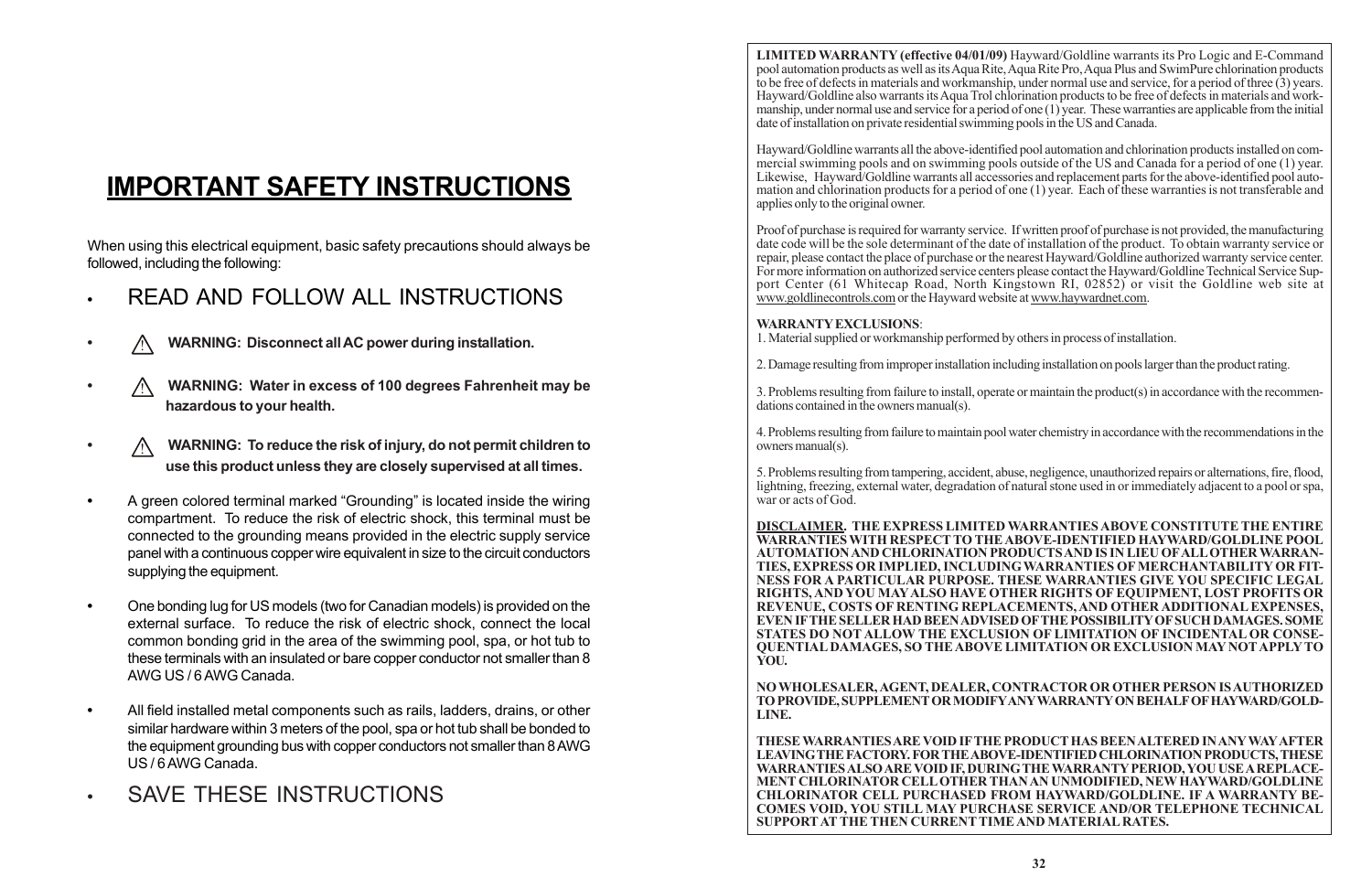# **Table of Contents**

| <b>Introduction</b>                   |                                                                                                                                  |  |
|---------------------------------------|----------------------------------------------------------------------------------------------------------------------------------|--|
| 1. Preparing<br><b>Pool/Spa Water</b> |                                                                                                                                  |  |
| 2. Mounting<br><b>Equipment</b>       |                                                                                                                                  |  |
| 3. Plumbing                           |                                                                                                                                  |  |
| 4. Electrical<br>Wiring               | $\mathbf{H} = \mathbf{H} \times \mathbf{H} \times \mathbf{H} = \mathbf{H} \times \mathbf{H} \times \mathbf{H} \times \mathbf{H}$ |  |

| <b>Introduction</b>                   | Before You Begin<br>Installation Steps                                                                                                                                                                                     |
|---------------------------------------|----------------------------------------------------------------------------------------------------------------------------------------------------------------------------------------------------------------------------|
| 1. Preparing<br><b>Pool/Spa Water</b> | General Water Chemistry                                                                                                                                                                                                    |
| 2. Mounting<br><b>Equipment</b>       | Pro Logic Control Center<br>Temperature Sensors<br>Optional Chlorination<br>Optional AQL-CHEM Sensi<br>Optional AQL-CHEM2 CO <sub>2</sub><br>Optional Remote Controls<br>Optional Base Station<br>Optional Valve Actuators |
| 3. Plumbing                           | Pool/Spa Configuration<br>Turbo Cell<br>Flow Switch                                                                                                                                                                        |
| 4. Electrical<br>Wiring               | Main Service<br>Grounding and Bonding<br><b>Circuit Breaker Installation a</b><br>General Purpose Outlet<br>Pro Logic Control Power<br><b>High Voltage Pool Equipme</b><br>Low Voltage Wiring                              |
| 5. Configuration                      | Configuration Menu                                                                                                                                                                                                         |

| 5. Configuration  |  |
|-------------------|--|
|                   |  |
| 6. System Startup |  |
| and Checkout      |  |
|                   |  |
| 7. Warranty       |  |

- Power is supplied to the heater.
- The Pro Logic control output is properly connected to the heater control (see "Heater Control" wiring, page 13).
- Some heaters also have internal switches or jumpers that have to be set correctly for remote control operation—refer to the heater manual and also "Heater Control" (page 13).
- Heater is turned on ("Kill Switch" is in the "ON" position).
- If a heater bypass valve is installed, check that water is flowing through the heater.
- The heater temperature setting is set as high as possible (usually 104°F/40°C). Also note that some heat pumps actually have be set to the lowest possible temperature.
- 3. Once the heater is running, you can verify the "heater cooldown" feature (optional see Configuration Menu/Heater Config.) is operating properly:
	- Press the "Filter" button once (for 2 speed pumps, this may require 2 pushes of the "Filter" button).
	- The heater should turn off ("Heater" LED off) and the "Filter" LED will flash to indicated heater cooldown is active.
	- The display will periodically indicate that the filter pump is on for heater cooldown and show the minutes remaining.
	- The pump will automatically turn off at the end of the 5 minute heater cooldown period.

Service mode disables all automatic control operation and is intended to be used when servicing the pool system. To enter service mode, push the SERVICE button once on the main unit keypad. This will initially turn all outputs off and then allow you to turn outputs on/off manually at the main display (only). In service mode, the buttons on the optional remote display/keypad and the optional spa side remote will turn outputs off, but will not turn any output on. Heater control outputs and solar control outputs are prevented from turning on if the water temperature exceeds 104ºF  $(40^{\circ}C)$ .

#### **Heater Checkout**

Follow these instructions to verify that the Pro Logic is properly controlling the heater.

| 1. Check that the Pro Logic is calling for the heater to turn on as indicated by the "Heater" LED being illuminated. If the |
|-----------------------------------------------------------------------------------------------------------------------------|
| "Heater" LED is illuminated, go directly to step 2; if not, then check the following:                                       |

- The heater is enabled (Configuration Menu/Heater Config.).
- The heater temperature setting is at least 2ºF greater than the water temperature (Settings Menu / Pool Heater & Spa Heater).
- The filter pump is running.
- If the pool has solar heat and the solar priority feature is enabled (Configuration Menu/Solar Config) then solar must be off in order for the heater to fire. The easiest way to force solar off is to go to the Settings Menu / Pool Solar & Spa Solar and temporarily lower the temperature settings below the current water temperature.

2. Check that the heater is running. If not, then check:

For more detailed instructions on control and operation of the Pro Logic system, refer to the Operation Manual.

#### *Service Mode*

Pushing the SERVICE button again will enter a timed service mode. Service operation as described above will continue for 3 hours, then automatically return to normal operation.

Push the SERVICE button once more to exit out of Service mode.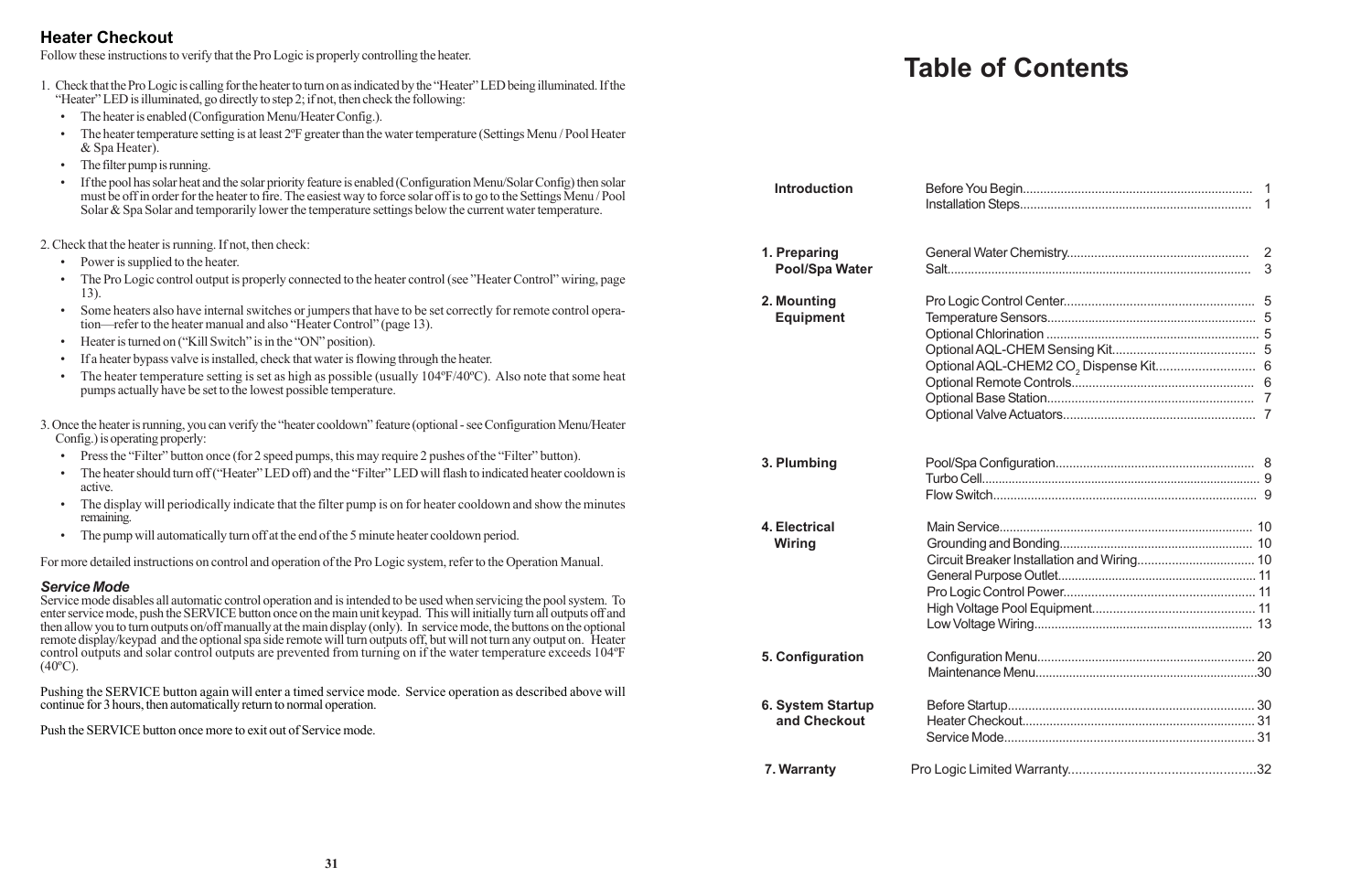## **Introduction**

#### **Before You Begin** *What's Included*

Before attempting to install the Pro Logic system, check that the following components have been included in the package:

#### *Pro Logic Electronics Unit*

(3) Temperature sensors with 15 ft. (5m) cable, hose clamp

#### *What's NOT Included*

Some of the additional items that you may need to complete an installation include:

#### *Circuit breakers*

None are included with control—see page 10 and inside of door for suitable breakers

#### *Wire*

4-conductor cable (electronics unit to remote display/keypad) Wire/conduit for 100A service from main panel to Pro Logic Wire/conduit for filter pump and other high voltage loads Wire for bonding

#### *Miscellaneous*

Utility electrical outlet and weatherproof cover (for mounting on side of Pro Logic) Mounting hardware (screws, etc.) for mounting Pro Logic and remote display/keypad Valves (use standard Hayward, Pentair/Compool, or Jandy valves) Additional valve actuators

#### *Accessory Products - Order Separately*

| T-CELL-3             | Chlorinator Cell (for pools up to 15k gallons)                                        |
|----------------------|---------------------------------------------------------------------------------------|
| T-CELL-9             | Chlorinator Cell (for pools up to 25k gallons)                                        |
| T-CELL-15            | Chlorinator Cell (for pools up to 40k gallons)                                        |
| P-KIT                | Chlorination plumbing kit containing flow switch and cell unions                      |
| <b>AQL-CHEM</b>      | ORP & sense kit                                                                       |
| AQL-CHEM2(-240)      | pH dispense kit                                                                       |
| AQL-WW-P-4           | Wired Wall Mount Remote Display                                                       |
| $AQL-SS-6B-x(x=W/B)$ | Wired Spa Side 6 Function Remote Control, 150ft cable, specify color (white or black) |
| AQL2-POD             | Handheld Wireless Waterproof Remote with Charging Station (AQL2-BASE-RF required)     |
| AQL2-Tx-RF-P-4       | Wireless Table Top remote (AQL2-BASE-RF required)                                     |
| AOL2-SS-RF           | Wireless Spa Side Remote Control (AQ2L-BASE-RF required)                              |
| <b>AQL2-BASE-RF</b>  | <b>Base Receiver</b>                                                                  |
| AOL-DIM              | Light Dimmer Relay                                                                    |
| $GVA-24$             | Valve Actuator                                                                        |
| V&A-xx               | Valve & Actuator (xx=1P(1.5" pos. seal), $-2P(2"$ pos. seal)                          |

Clean Probe Wizard  $+$  to enter

# + Push to access Clean Probe Wizard Move to previous/next menu item

NOTE: Before installing this product as part of a saline water purification system in a pool or spa using natural stone for coping or for immediately adjacent patios/decking, a qualified stone installation specialist should be consulted regarding the appropriate type, installation, sealant (if any) and maintenance of stone used around a saline pool with electronic chlorine generator in your particular location and circumstances.

NOTE: The use of dry acid (sodium bisulfate) to adjust pool pH is discouraged especially in arid regions where pool water is subject to excessive evaporation and is not commonly diluted with fresh water. Dry acid can cause a buildup of by-products that can damage your chlorinator cell.

#### **Installation Steps**

Details on each installation step are presented on the following pages:

- 1. Prepare the pool water (page 2) General Water Chemistry Salt
- 2. Mounting the equipment (page 5) Pro Logic main unit Temperature sensors Remote display/keypad (optional) Valve actuators (if applicable)

|                                 | Reset Config. to<br>Default Press + <> Move to previous/next configured Reset <> Move to previous/next contract contract contract contract contract contract contract contract contract contract contract contract contract cont |
|---------------------------------|----------------------------------------------------------------------------------------------------------------------------------------------------------------------------------------------------------------------------------|
|                                 |                                                                                                                                                                                                                                  |
| Are you sure?<br>$+$ to proceed | + Reset all configuration pa<br><> Move to previous/next m                                                                                                                                                                       |
| Config. reset<br>Confirmed      | <> Move to previous/next co                                                                                                                                                                                                      |

Use this function to erase all previous system configuration and reset all configuration parameters back to the factory default values. This function is NOT reversible--be careful.

#### **Maintenance Menu (only displays if Sensing System is enabled)**

The Maintenance Menu will be displayed only if the optional AQL-CHEM is used and the Sensing System is enabled in the Chemistry Config. Wizard. This menu is used to perform functions relating to the AQL-CHEM ORP and pH sensing kit.

pH Calibration

Wizard,  $+$  to enter  $\bigcup$  <> Move to previous/next menu item + Push to access pH Calibration Wizard

Use this Wizard to calibrate the AQL-CHEM's pH probe. This requires a manual pH test of the pool water using a dependable red phenol test kit.

Use this Wizard to clean the AQL-CHEM's ORP and pH probes. The probes must be clean and free from oil, chemical deposits and contamination to function properly. Slow response, increased need to calibrate, and inconsistent readings are indications that the probes need to be cleaned.

## **6. System Startup and Checkout**

#### **Before Startup**

Before starting the Pro Logic for the first time, be sure that the following items have been completed:

- 1. Pool/spa chemicals are within the recommended levels according to the chart on page 2.
- 2. Pool/spa salt level is between 2700 3400 PPM.
- 3. Properly rated circuit breakers are installed in the Pro Logic subpanel.
- 4. All wiring is performed according to NEC and local codes.<br>5. The Pro Logic is properly grounded and bonded.
- The Pro Logic is properly grounded and bonded.
- 6. The Pro Logic is properly configured to control all desired functions.

#### **Program Automatic Operation**

Refer to the programming flow chart on the back cover of this manual for a listing of the available menus and the items included in each menu.

#### *Settings Menu*

Heater and/or solar thermostat settings Chlorinator settings Day and Time

#### *Timers Menu*

Timeclock and/or Countdown timer settings

uration parameters onfiguration menu (config. not reset)

arameters nenu (config. not reset)

configuration menu

3. Plumbing (page 8) General Pool Equipment Turbo Cell Flow Switch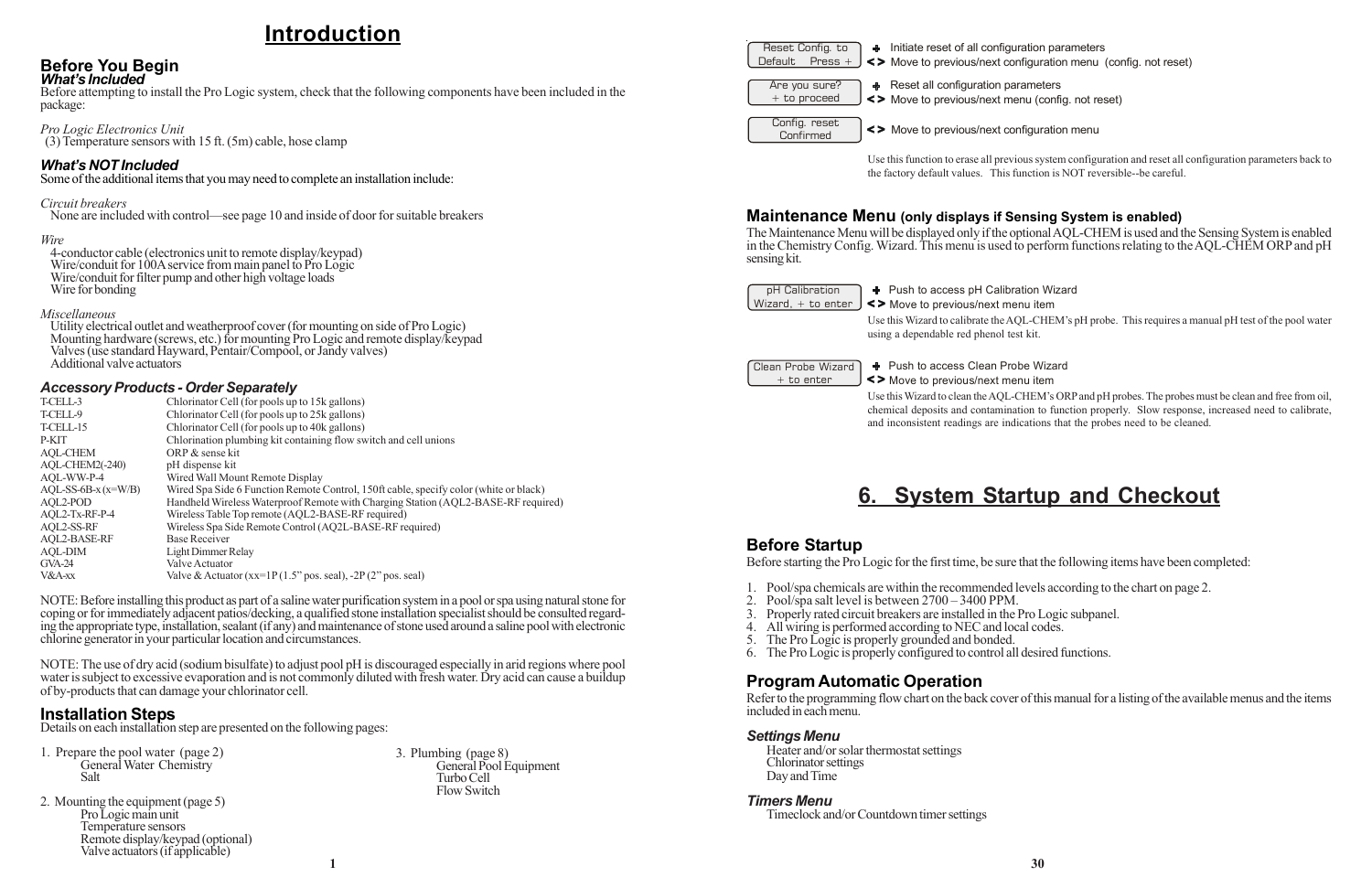Grounding and bonding Circuit breakers

Pro Logic control power High Voltage pool equipment

Low voltage wiring (temperature sensors, flow

switch, etc.)

and total alkalinity. Use the chart above to determine Ti, Ci,and Ai from your measurements. Insert values of pH, Ti, Ci and Ai into the above equation. If Si equals .2 or more, scaling and staining may occur. If Si equals -.2 or less corrosion or irritation

| 31 = DH + 11 + 61 + A1 - 12.1                               |     |                         |                     |     |                     |     |  |  |  |  |  |  |
|-------------------------------------------------------------|-----|-------------------------|---------------------|-----|---------------------|-----|--|--|--|--|--|--|
| °C                                                          | ٥F  | Τi                      | Calcuim<br>Hardness | Ci  | Total<br>Alkalinity | Ai  |  |  |  |  |  |  |
| 12                                                          | 53  | $\cdot$ 3               | 75                  | 1.5 | 75                  | 1.9 |  |  |  |  |  |  |
|                                                             |     |                         | 100                 | 1.6 | 100                 | 2.0 |  |  |  |  |  |  |
| 16                                                          | 60  | $\mathbf{.4}$           | 125                 | 1.7 | 125                 | 2.1 |  |  |  |  |  |  |
| 19                                                          | 66  | $.5\,$                  | 150                 | 1.8 | 150                 | 2.2 |  |  |  |  |  |  |
|                                                             |     |                         | 200                 | 1.9 | 200                 | 2.3 |  |  |  |  |  |  |
| 24                                                          | 76  | $\overline{\mathbf{6}}$ | 250                 | 2.0 | 250                 | 2.4 |  |  |  |  |  |  |
| 29                                                          | 84  | $\overline{.7}$         | 300                 | 2.1 | 300                 | 2.5 |  |  |  |  |  |  |
|                                                             |     |                         | 400                 | 2.2 | 400                 | 2.6 |  |  |  |  |  |  |
| 34                                                          | 94  | $\boldsymbol{.8}$       | 600                 | 2.4 | 600                 | 2.8 |  |  |  |  |  |  |
| 39                                                          | 103 | .9                      | 800                 | 2.5 | 800                 | 2.9 |  |  |  |  |  |  |
| How to use: Measure pool pH, temperature, calcium hardness, |     |                         |                     |     |                     |     |  |  |  |  |  |  |

may occur.



VSP Speed  $\frac{1}{2}$ 

 $+$  Toggle between % and RPM

| if AQL-SS-6B is connected<br>6B Spa Config.<br>$+$ to view/change | + Push to access the 6 Button Spa Side Remote options<br><> Move to previous/next configuration menu                                                                                                                                                                                                                                                                                                                                                                                |
|-------------------------------------------------------------------|-------------------------------------------------------------------------------------------------------------------------------------------------------------------------------------------------------------------------------------------------------------------------------------------------------------------------------------------------------------------------------------------------------------------------------------------------------------------------------------|
| Select 6B Spa<br>A<br>6B A, Button 1<br>Pool/Spa                  | + - Rotates between all available remotes<br><> Move to next menu item<br>Rotates between System Off, Pool/Spa, Filter, Lights, Heater1,<br>Aux1 and Aux2<br>$+ -$<br>$\leq$<br>Move to previous/next menu item or next configuration menu                                                                                                                                                                                                                                          |
|                                                                   | <b>Select 6B Spa</b><br>This menu only appears if more than one AQL-SS-6B is detected at power up. Select which of the available<br>remote controls $(A, B \text{ or } C)$ is to be configured.                                                                                                                                                                                                                                                                                     |
|                                                                   | 6BA, Button 1<br>This menu allows the user to map each button of the AQL-SS-6B to one of the standard Pro Logic<br>functions. The default selections are: Button 1 - Pool/Spa, Button 2 - Filter, Button 3 - Lights, Button 4 -<br>Heater1, Button 5 - Aux1 and Button 6 - Aux2.                                                                                                                                                                                                    |
| Remote Menus<br>Enabled                                           | + Toggle between Enabled (default) and Disabled Remote Menus<br><> Move to previous/next configuration menu                                                                                                                                                                                                                                                                                                                                                                         |
|                                                                   | This feature will prevent unauthorized access to the Settings, Timers, and Configuration menus from any<br>of the Pro Logic's remote display/keypads. When disabled, the remote display/keypads will only show the<br>default menu and allow on/off control via the pushbuttons. Note that the function of the Pro Logic's built-<br>in display/keypad is unchanged by this selection. Once disabled, the only way to enable "Remote"<br>Menus" is to use the local display/keypad. |
| <b>All Timeclocks</b><br>7-day                                    | +- Toggle between 7-day (default) and Weekend/Weekday time options<br><> Move to previous/next configuration menu                                                                                                                                                                                                                                                                                                                                                                   |
|                                                                   | This selection affects ALL of the timeclock logic in the Pro Logic. If "7-day" is selected, each timeclock will<br>have one set of turn-on/turn-off settings that operate every day of the week. If "Weekend/Weekdays"                                                                                                                                                                                                                                                              |

option is selected then the user can enter one set of turn-on/turn-off times for the weekend (fixed as Saturday/Sunday) and another set of turn-on/turn-off times for weekdays (Monday through Friday).

+ Toggle between 12 hour AM/PM (default) and 24 hour time format options

+ Toggle between °F and PPM (default) and °C and g/L (Metric) options

Time Format 12 hour AM/PM

Move to previous/next configuration menu

Move to previous/next configuration menu

Move to previous/next configuration menu

#### *if any output is configured as a variable speed pump*

This is the unit of measure for displaying the speed of the variable speed pump. Select % of maximum speed (3450 RPM) or revolutions per minute (RPM).

- 5. Pro Logic control configuration (page 20)
- 6. System Startup and checkout (page30)

## **1. Preparing Pool/Spa Water**

**General Water Chemistry**

Salt is required only if you are using the chlorinator features on the Pro Logic Control. If you are NOT using the chlorinator, it is recommended that you follow all of the other chemistry recommendations besides salt. Refer to the description of the Pro Logic configuration menu for information on enabling/disabling the chlorinator (see page 20).

*Water Chemistry*

The table below summarizes the levels that are recommended by the Association of Pool and Spa Professionals (APSP). The only special requirements for the Pro Logic are the salt level and stabilizer.

| <b>IDEAL LEVELS</b>         |  |  |  |  |  |
|-----------------------------|--|--|--|--|--|
| 2700 to 3400 ppm            |  |  |  |  |  |
| 1.0 to 3.0 ppm              |  |  |  |  |  |
| 7.2 to 7.8                  |  |  |  |  |  |
| 60 to 80 ppm (80 ppm best)  |  |  |  |  |  |
| 80 to 120 ppm               |  |  |  |  |  |
| 200 to 400 ppm              |  |  |  |  |  |
| 0 ppm                       |  |  |  |  |  |
| $-0.2$ to $+0.2$ (0.0 best) |  |  |  |  |  |

 $Si = pH + Ti + Ci + Ai$  42.1

#### *Saturation index*

4. Electrical Wiring (page 10) Main service

The saturation index (Si) relates to the calcium and alkalinity in the water and is an indicator of the pool water "balance". Your water is properly balanced if the Si is  $0 \pm 0.2$ . If the Si is below -0.2, the water is corrosive and plaster pool walls will be dissolved into the water. If the Si is above +0.2, scaling and staining will occur. Use the chart below to determine the saturation index.

**CHEMICAL** 

**Free Chlorine** 

**Cyanuric Acid** 

**Total Alkalinity Calcium Hardness** 

(Stabilizer)

**Metals** 

Index

Saturation

Salt

pH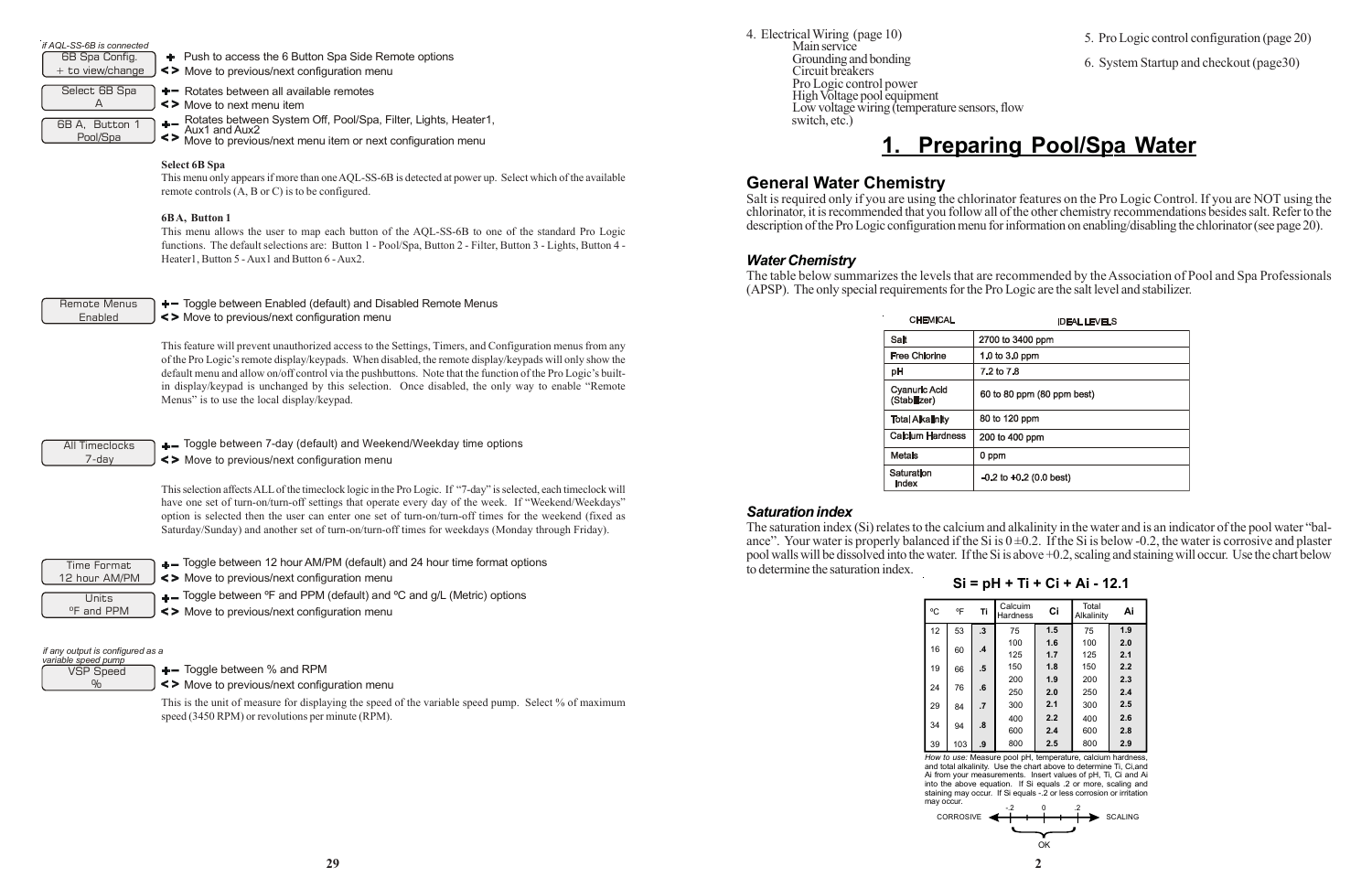| POUNDS and (Kg) OF SALT NEEDED FOR 3200 PPM |           |        |           |                 |                 |                                                  |           |        |           |        |                                                                                                                                                                   |           |           |               |           |           |           |
|---------------------------------------------|-----------|--------|-----------|-----------------|-----------------|--------------------------------------------------|-----------|--------|-----------|--------|-------------------------------------------------------------------------------------------------------------------------------------------------------------------|-----------|-----------|---------------|-----------|-----------|-----------|
| <b>Current salt</b>                         |           |        |           |                 |                 | Gallons and (Liters) of Pool/Spa water           |           |        |           |        |                                                                                                                                                                   |           |           |               |           |           |           |
| level                                       | 8.000     | 10.000 | 12.000    |                 |                 | 14,000 16,000 18,000 20,000 22,000 24,000 26,000 |           |        |           |        | 28.000                                                                                                                                                            | 30,000    | 32.000    | 34.000        | 36,000    | 38,000    | 40.000    |
| ppm                                         |           |        |           |                 |                 |                                                  |           |        |           |        | (30,000) (37,500) (45000) (52,500) (60,000) (67,500) (75,000) (82,500) (90,000) (97,500) (105,000)(112,500)(120,000)(127,500)(135,000)(142,500)(142,500)(150,000) |           |           |               |           |           |           |
| 0                                           | 213       | 267    | 320       | 373             | 427             | 480                                              | 533       | 587    | 640       | 693    | 747                                                                                                                                                               | 800       | 854       | 907           | 960       | 1013      | 1067      |
|                                             | (97)      | (121)  | (145)     | (170)           | (194)           | (218)                                            | (242)     | (267)  | (291)     | (315)  | (339)                                                                                                                                                             | (364)     | (388)     | (412)         | (436)     | (460)     | (484)     |
| 200                                         | 200       | 250    | 300       | 350             | 400             | 450                                              | 500       | 550    | 600       | 650    | 700                                                                                                                                                               | 750       | 800       | 850           | 900       | 950       | 1000      |
|                                             | (91)      | (114)  | (136)     | (159)           | (182)           | (205)                                            | (227)     | (250)  | (273)     | (295)  | (318)                                                                                                                                                             | (341)     | (363)     | (385)         | (408)     | (430)     | (453)     |
| 400                                         | 187       | 233    | 280       | 327             | 373             | 420                                              | 467       | 513    | 560       | 607    | 653                                                                                                                                                               | 700       | 747       | 793           | 840       | 887       | 933       |
|                                             | (85)      | (106)  | (127)     | (148)           | (170)           | (191)                                            | (212)     | (233)  | (255)     | (276)  | (297)                                                                                                                                                             | (318)     | (339)     | (360)         | (382)     | (403)     | (424)     |
| 600                                         | 173       | 217    | 260       | 303             | 347             | 390                                              | 433       | 477    | 520       | 563    | 607                                                                                                                                                               | 650       | 693       | 737           | 780       | 823       | 867       |
|                                             | (79)      | (98)   | (118)     | (138)           | (158)           | (177)                                            | (197)     | (217)  | (236)     | (256)  | (276)                                                                                                                                                             | (297)     | (317)     | (337)         | (358)     | (378)     | (398)     |
| 800                                         | 160       | 200    | 240       | 280             | 320             | 360                                              | 400       | 440    | 480       | 520    | 560                                                                                                                                                               | 600       | 640       | 680           | 720       | 760       | 800       |
|                                             | (73)      | (91)   | (109)     | (127)           | (145)           | (164)                                            | (182)     | (200)  | (218)     | (236)  | (255)                                                                                                                                                             | (273)     | (291)     | (310)         | (328)     | (346)     | (364)     |
| 1000                                        | 147       | 183    | 220       | 257             | 293             | 330                                              | 367       | 403    | 440       | 477    | 513                                                                                                                                                               | 550       | 587       | 623           | 660       | 697       | 733       |
|                                             | (67)      | (83)   | (100)     | (117)           | (133)           | (150)                                            | (167)     | (183)  | (200)     | (217)  | (233)                                                                                                                                                             | (250)     | (267)     | (283)         | (300)     | (317)     | (333)     |
| 1200                                        | 133       | 167    | 200       | 233             | 267             | 300                                              | 333       | 367    | 400       | 433    | 467                                                                                                                                                               | 500       | 533       | 567           | 600       | 633       | 667       |
|                                             | (61)      | (76)   | (91)      | (106)           | (121)           | (136)                                            | (152)     | (167)  | (182)     | (197)  | (212)                                                                                                                                                             | (227)     | (243)     | (258)         | (274)     | (289)     | (304)     |
| 1400                                        | 120       | 150    | 180       | 210             | 240             | 270                                              | 300       | 330    | 360       | 390    | 420                                                                                                                                                               | 450       | 480       | 510           | 540       | 570       | 600       |
|                                             | (55)      | (68)   | (82)      | (95)            | (109)           | (123)                                            | (136)     | (150)  | (164)     | (177)  | (191)                                                                                                                                                             | (205)     | (218)     | (232)         | (246)     | (259)     | (263)     |
| 1600                                        | 107       | 133    | 160       | 187             | 213             | 240                                              | 267       | 293    | 320       | 347    | 373                                                                                                                                                               | 400       | 427       | 453           | 480       | 507       | 533       |
|                                             | (48)      | (61)   | (73)      | (85)            | (97)            | (109)                                            | (121)     | (133)  | (145)     | (158)  | (170)                                                                                                                                                             | (182)     | (195)     | (207)         | (219)     | (231)     | (243)     |
| 1800                                        | 93        | 117    | 140       | 163             | 187             | 210                                              | 233       | 257    | 280       | 303    | 327                                                                                                                                                               | 350       | 373       | 397           | 420       | 443       | 467       |
|                                             | (42)      | (53)   | (64)      | (74)            | (85)            | (95)                                             | (106)     | (117)  | (127)     | (138)  | (148)                                                                                                                                                             | (159)     | (169)     | (180)         | (190)     | (201)     | (211)     |
| 2000                                        | 80        | 100    | 120       | 140             | 160             | 180                                              | 200       | 220    | 240       | 260    | 280                                                                                                                                                               | 300       | 320       | 340           | 360       | 380       | 400       |
|                                             | (36)      | (45)   | (55)      | (64)            | (73)            | (82)                                             | (91)      | (100)  | (109)     | (118)  | (127)                                                                                                                                                             | (136)     | (145)     | (154)         | (163)     | (172)     | (181)     |
| 2200                                        | 67        | 83     | 100       | 117             | 133             | 150                                              | 167       | 183    | 200       | 217    | 233                                                                                                                                                               | 250       | 267       | 283           | 300       | 317       | 333       |
|                                             | (30)      | (38)   | (45)      | (53)            | (61)            | (68)                                             | (76)      | (83)   | (91)      | (98)   | (106)                                                                                                                                                             | (114)     | (121)     | (129)         | (137)     | (144)     | (152)     |
| 2400                                        | 53        | 67     | 80        | 93              | 107             | 120                                              | 133       | 147    | 160       | 173    | 187                                                                                                                                                               | 200       | 213       | 227           | 240       | 253       | 267       |
|                                             | (24)      | (30)   | (36)      | (42)            | (48)            | (55)                                             | (61)      | (67)   | (73)      | (79)   | (85)                                                                                                                                                              | (91)      | (98)      | (104)         | (110)     | (117)     | (123)     |
| 2600                                        | 40        | 50     | 60        | 70              | 80              | 90                                               | 100       | 110    | 120       | 130    | 140                                                                                                                                                               | 150       | 160       | 170           | 180       | 190       | 200       |
|                                             | (18)      | (23)   | (27)      | (32)            | (36)            | (41)                                             | (45)      | (50)   | (55)      | (59)   | (64)                                                                                                                                                              | (68)      | (73)      | (77)          | (81)      | (86)      | (90)      |
| 2800                                        | 27        | 33     | 40        | 47              | 53              | 60                                               | 67        | 73     | 80        | 87     | 93                                                                                                                                                                | 100       | 107       | 113           | 120       | 127       | 133       |
|                                             | (12)      | (15)   | (18)      | (21)            | (24)            | (27)                                             | (30)      | (33)   | (36)      | (39)   | (42)                                                                                                                                                              | (45)      | (48)      | (51)          | (54)      | (57)      | (60)      |
| 3000                                        | 13        | 17     | 20        | $\overline{23}$ | $\overline{27}$ | 30                                               | 33        | 37     | 40        | 43     | 47                                                                                                                                                                | 50        | 53        | 57            | 60        | 63        | 67        |
|                                             | (6)       | (8)    | (9)       | (11)            | (12)            | (14)                                             | (15)      | (17)   | (18)      | (20)   | (21)                                                                                                                                                              | (23)      | (24)      | (26)          | (27)      | (29)      | (30)      |
| 3200                                        | Ideal     | Ideal  | Ideal     | Ideal           | Ideal           | Ideal                                            | Ideal     | Ideal  | Ideal     | Ideal  | Ideal                                                                                                                                                             | Ideal     | Ideal     | Ideal         | Ideal     | Ideal     | Ideal     |
| 3400                                        | <b>OK</b> | OK     | <b>OK</b> | <b>OK</b>       | <b>OK</b>       | <b>OK</b>                                        | <b>OK</b> | OK     | <b>OK</b> | OK     | <b>OK</b>                                                                                                                                                         | <b>OK</b> | <b>OK</b> | <b>OK</b>     | <b>OK</b> | <b>OK</b> | <b>OK</b> |
| $3600+$                                     | Dilute    | Dilute | Dilute    | Dilute          | Dilute          | Dilute                                           | Dilute    | Dilute | Dilute    | Dilute | <b>Dilute</b>                                                                                                                                                     | Dilute    | Dilute    | <b>Dilute</b> | Dilute    | Dilute    | Dilute    |

Use the chart below to determine how much salt in pounds or (Kgs) should be added to reach the recommended levels. Use the Pool Sizing Formula on page 4 (measurements are in feet/gallons and meters/liters) if pool size is unknown.

> *Super Chlorinate* – if "Chlorinator" is enabled, this option allows the user to start a Super Chlorinate cycle when the Valve3 button is pressed, rather than using the Settings Menu. Note that only one button can be assigned to this function.

**FLA** Rotates Timeclock (default), Solar, In-floor Cleaner and Super Chlorinate

+- Toggle between Enabled and Disabled (default) Valve3 Interlock

+- Toggle between Enabled and Disabled (default) Valve3 Freeze

 $\leftarrow$  Select Settings Menu (default) or desired pump speed (Filter Lowest to Highest)

The pool's chemistry must be balanced BEFORE activating the Pro Logic's optional chlorinator function. NOTE: If the pool does not have new water, add metal remover and non-copper based algaecide to the pool, per manufacturer's instructions. This ensures a quick, troublefree transfer to the Pro Logic system.

#### **Salt (When using optional chlorinator function )** *Salt Level*

The operating salt level is between 2700-3400 PPM (parts per million) with 3200 PPM being optimal. Before adding any salt, test the salt level. This is especially important for retrofit installation to older pools where all of the chlorine added to the pool over time is ending up as salt. If the level is low, determine the number of gallons in the pool and add salt according to the chart below. A low salt level will reduce the efficiency of the sanitization and result in low chlorine production. A high salt level can cause the Pro Logic to stop chlorinating. The salt in your pool/spa is constantly recycled and the loss of salt throughout the swimming season should be minimal. This loss is due primarily to the addition of water because of splashing, backwashing, or draining (because of rain). Salt is not lost due to evaporation.



*Timeclock (default)* – the valve turns on/off at the times set for the valve3 timeclock in the Timers Menu (see Operations Manual). The VALVE3 button can also be used to turn the valve output on or off.

*Solar* – the valve operates when the filter pump is running and solar heat is available and the water is less than the desired temperature setting. Solar heating must be enabled in the "Solar Config. menu for proper operation to occur.

*In-Floor Cleaner* – the valve switches the water returning to the pool between the in-floor cleaner and the normal return jets which facilitate efficient surface skimming. The valve will operate the in-floor cleaner for the first half of each clock hour and then switch to the jets/skimming for the last half of the hour.

#### **Valve3 Interlock**

If "Enabled", this feature will override the function (timeclock or in-floor cleaner) selected above and turn the valve off when: the filter pump is off, first 3 minutes of filter pump operation (allows the pump to prime and get water flowing), or for the first 3 minutes after solar turns on (allows air in the solar panels to be purged). Interlock is not available for solar or super chlorinate.

#### **Valve3 External Input Interlock**

When Valve3 External Input Interlock is enabled, the Valve3 output will be forced off when the external input is active. This will have precedence over freeze protection. Valve3 External Input Interlock is not available for solar and super chlorinate.

#### **Valve3 Freeze Protection**

This function protects the pool and plumbed equipment against freeze damage. If Freeze Protection is enabled and the AIR temperature falls sensor falls below the selected freeze temperature threshold, the Pro Logic will turn on the valve to allow circulation of the water. IMPORTANT: this only enables operation of the valve3 output during freeze--see the "Filter Pump Config." menu to enable freeze protection for the main circulation system.

#### **Valve3 Pump Speed**

This is the speed of the pump when the Valve3 output is on. The default selection is "Settings Menu". This is the speed of the pump that has been selected in the Settings Menu for normal filter operation. If an alternate speed is desired when the Valve3 output is on, push "+" or "-" and select from "Filter Lowest" to "Filter Highest" in 5% increments.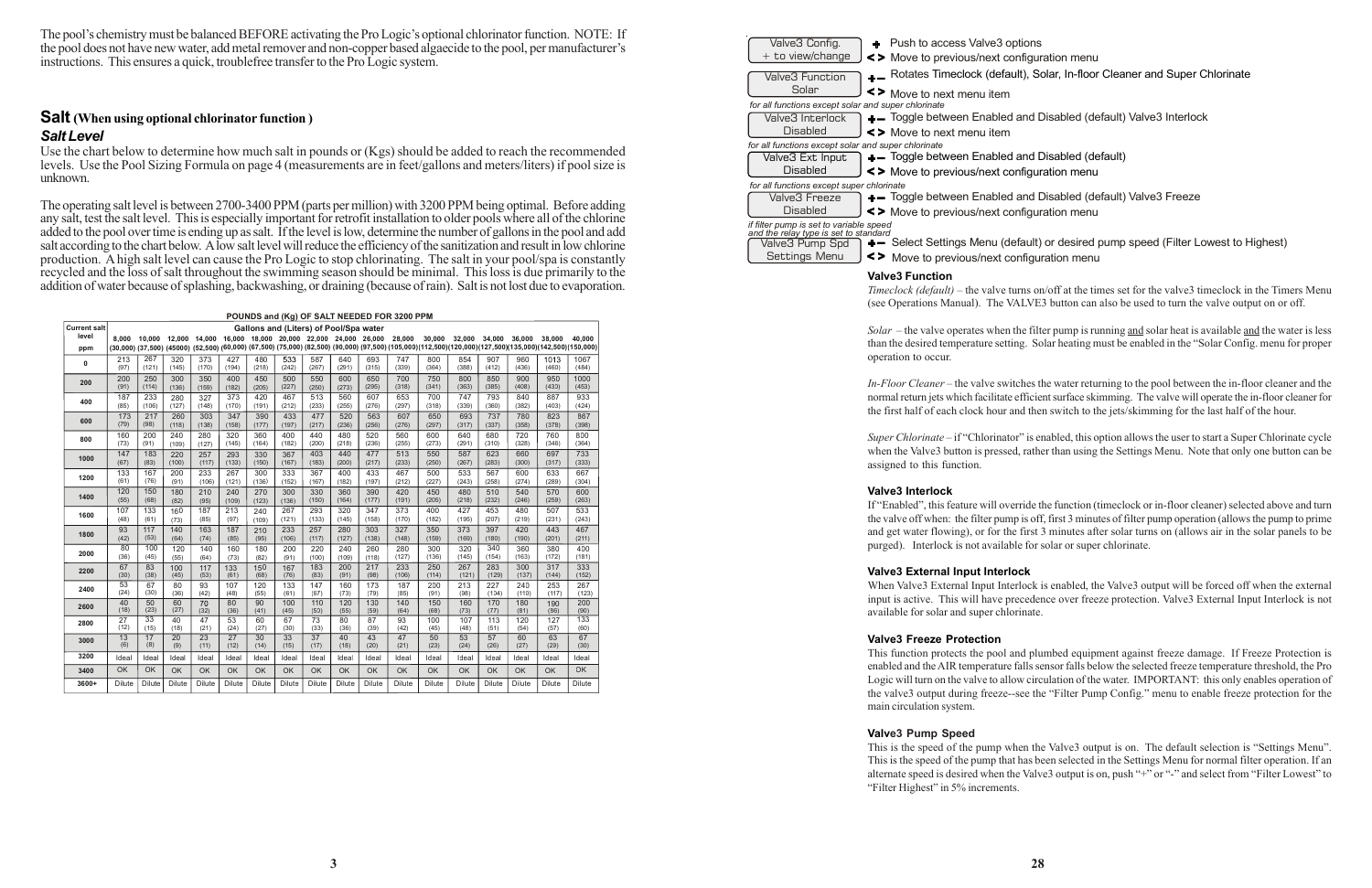*Countdown Timer* – the aux relay will turn on when the AUX button is pressed and then will turn off automatically after a programmed time (see Timers Menu, Operation Manual). The AUX button can also be used to turn the output off.

*Low Speed of a 2-speed Filter Pump* – the Pro Logic will operate the aux relay whenever the low speed operation of the filter pump is required. It is very important that the "2-speed" filter pump option be selected under the "Filter Config." Menu for proper operation.

*Timeclock* – the aux relay will turn-on and turn-off at the times set for the aux1 timeclock in the Timers Menu. The AUX button can also be used to turn the output on and off.

When "Dimmer" is selected, and the Aux1 output is manually turned on, the "+" and "-" buttons adjust the level from 20% to 100% (default). The level is saved for the next time the aux1 output is turned from off to on.

*Solar* – the aux relay operates a solar booster pump which will turn on when the filter pump is running and solar heat is available and the water is less than the desired temperature setting. It is important to note that "Solar Control" must be enabled in the "Solar Config." menu for proper operation to occur.

*Super Chlorinate* – if "Chlorinator" is enabled, this option allows the user to start a Super Chlorinate cycle when the Aux button is pressed, rather than using the Settings Menu. Note that only one button can be assigned to this function.

#### **Aux1 Relay**

This feature allows the user to select either "Standard" (default), "Dimmer" or "VSP" type relay for the Aux1 output. The optional AQL-DIM dimmer kit must be installed if "Dimmer" is desired.

This is the speed of the filter pump when the Aux1 output is on. The default selection is "Settings Menu". This is the speed of the pump that has been selected in the Settings Menu for normal filter operation. If an alternate speed is desired when the Aux1 output is on, push "+" or "-" and select from "Lowest" to "Highest" in 5% increments.

If "VSP" is selected, the Aux relay is used to supply power to a Hayward Variable Speed Pump (VSP). The relay will be on when the Aux output is on and off when the output is off. On, off and speed are controlled by commands sent to the VSP.

#### **Aux1 Interlock**

If "Enabled", this feature will override the function (Manual On/Off, Countdown Timer, Timeclock), selected above and turn the aux1 off when: filter pump is off, first 3 minutes of filter pump operation (allows the pump to prime and get water flowing), when the pool/spa suction return valves are in any position other than "pool only", or for the first 3 minutes after solar turns on (allows air in the solar panels to be purged). Interlock is not available for solar, low speed filter pump, super chlorinate or dimmer.

#### **Aux1 External Input Interlock**

When Aux1 External Input Interlock is enabled, the Aux1 output will be forced off when the external input is active. This will have precedence over freeze protection. Aux1 External Input Interlock is not available for solar, low speed filter pump, dimmer, group, super chlorinate, or pH dispense functions.

#### **Aux1 Freeze Protection**

This function protects the pool, plumbing, and equipment against freeze damage. If Freeze Protection is enabled and the AIR temperature sensor falls below the selected freeze protection temperature, the Pro Logic will turn on the aux relay to circulate the water. IMPORTANT: this only enables operation of the AUX output during freeze--see the "Filter Pump Config." menu to enable freeze protection for the main circulation system. Freeze Protection is not available for low speed filter pump, dimmer, group, super chlorinate or pH dispense functions.

#### **Aux1 Pump Speed**

#### **Pool Sizing Formula**

#### *Type of Salt to Use*

It is important to use only sodium chloride (NaCl) salt that is greater than 99.0% pure. This can be found at most pool stores in 40-80 lb. bags labeled "for use in swimming pools". Alternatively, use common food quality or water softener salt that is at least 99.0% pure. It is also acceptable to use water conditioning salt pellets, however, it will take longer for them to dissolve. Do not use rock salt, or salt with more than 1% of yellow prussiate of soda, salt with anti-caking additives, or iodized salt.

#### *How to Add Salt*

For new plaster pools, wait 10-14 days before adding salt to allow the plaster to cure. Turn the circulating pump on and add salt directly into the pool. Brush the salt around to speed up the dissolving process—do not allow salt to pile up on the bottom of the pool. Run the filter pump for 24 hours with the suction coming from the main drain (use pool vacuum if there is no main drain) to allow the salt to evenly disperse throughout the pool. The salt display may take 24 hours to respond to the change in salt concentration.

Always check stabilizer (cyanuric acid), when checking salt. These levels will most likely decline together. Use the chart below to determine how much stabilizer must be added to raise the level to 80 ppm.

|              | <b>Gallons</b><br>(pool size in feet)        | <b>Liters</b><br>(pool size in meters)       |
|--------------|----------------------------------------------|----------------------------------------------|
| Rectangular  | Length x Width x<br>Average Depth x 7.5      | Length x Width x<br>Average Depth x 1000     |
| <b>Round</b> | Diameter x Diameter x<br>Average Depth x 5.9 | Diameter x Diameter x<br>Average Depth x 785 |
| <b>Oval</b>  | Length x Width x<br>Average Depth x 6.7      | Length x Width x<br>Average Depth x 893      |

|                                             | POUNDS and (Kg) OF STABILIZER (CYANURIC ACID) NEEDED FOR 80 PPM |                   |                   |                   |                   |                   |                   |                   |                   |                                        |                    |        |                             |                     |                    |                    |                    |
|---------------------------------------------|-----------------------------------------------------------------|-------------------|-------------------|-------------------|-------------------|-------------------|-------------------|-------------------|-------------------|----------------------------------------|--------------------|--------|-----------------------------|---------------------|--------------------|--------------------|--------------------|
|                                             |                                                                 |                   |                   |                   |                   |                   |                   |                   |                   | Gallons and (Liters) of Pool/Spa water |                    |        |                             |                     |                    |                    |                    |
| Current<br><b>Stabilizer</b><br>Level (ppm) | 8.000<br>(30000)                                                | 10.000<br>(37500) | 12.000<br>(45000) | 14.000<br>(52500) | 16.000<br>(60000) | 18,000<br>(67500) | 20.000<br>(75000) | 22.000<br>(82500) | 24.000<br>(90000) | 26,000<br>(97500)                      | 28.000<br>(105000) | 30.000 | 32.000<br>(112500)(120000)( | 34.000<br>(127500)( | 36,000<br>(135000) | 38,000<br>(142500) | 40,000<br>(150000) |
| 0 ppm                                       | 5.3                                                             | 6.7               | 8.0               | 9.4               | 10.7              | 12.0              | 13.4              | 14.7              | 16.0              | 17.3                                   | 18.7               | 20.0   | 21.3                        | 22.7                | 24.0               | 25.3               | 26.7               |
|                                             | (3.6)                                                           | (4.3)             | (3.6)             | (4.3)             | (4.9)             | (5.4)             | (6.1)             | (6.7)             | (7.3)             | (7.9)                                  | (8.5)              | (9.1)  | (9.7)                       | (10.3)              | (10.9)             | (11.5)             | (12.0)             |
| $10$ ppm                                    | 4.7                                                             | 5.8               | 7.0               | 8.2               | 9.4               | 10.5              | 11.7              | 12.9              | 14.0              | 15.2                                   | 16.4               | 17.2   | 18.7                        | 19.8                | 21.0               | 22.2               | 23.3               |
|                                             | (3.2)                                                           | (3.7)             | (3.2)             | (3.7)             | (4.3)             | (4.8)             | (5.3)             | (5.9)             | (6.4)             | (6.9)                                  | (7.4)              | (8.0)  | (8.5)                       | (9.0)               | (9.5)              | (10.0)             | (10.5)             |
| 20 ppm                                      | 4.0                                                             | 5.0               | 6.0               | 7.0               | 8.0               | 9.0               | 10.0              | 11.0              | 12.0              | 13.0                                   | 14.0               | 15.0   | 16.0                        | 17.0                | 18.0               | 19.0               | 20.0               |
|                                             | (2.7)                                                           | (3.2)             | (2.7)             | (3.2)             | (3.6)             | (2.2)             | (4.5)             | (5.0)             | (5.4)             | (5.9)                                  | (6.4)              | (6.8)  | (7.2)                       | (7.7)               | (8.1)              | (8.6)              | (9.0)              |
| 30 ppm                                      | 3.3                                                             | 4.2               | 5.0               | 5.9               | 6.7               | 7.5               | 8.4               | 9.2               | 10.0              | 10.8                                   | 11.7               | 12.5   | 13.3                        | 14.2                | 15.0               | 15.8               | 16.7               |
|                                             | (2.3)                                                           | (2.7)             | (2.3)             | (2.7)             | (3.0)             | (3.4)             | (3.8)             | (4.2)             | (4.5)             | (4.9)                                  | (5.2)              | (5.6)  | (6.0)                       | (6.3)               | (6.7)              | (7.1)              | (7.5)              |
| 40 ppm                                      | 2.7                                                             | 3.3               | 4.0               | 4.7               | 5.4               | 6.0               | 6.7               | 7.4               | 8.0               | 8.7                                    | 9.3                | 10.0   | 10.7                        | 11.3                | 12.0               | 12.7               | 13.3               |
|                                             | (1.8)                                                           | (2.1)             | (1.8)             | (2.1)             | (2.4)             | (2.7)             | (3.0)             | (3.3)             | (3.6)             | (3.9)                                  | (4.2)              | (4.5)  | (4.8)                       | (5.1)               | (5.4)              | (5.7)              | (6.0)              |
| 50 ppm                                      | 2.0                                                             | 2.5               | 3.0               | 3.5               | 4.0               | 4.5               | 5.0               | 5.5               | 6.0               | 6.5                                    | 7.0                | 7.5    | 8.0                         | 8.5                 | 9.0                | 9.5                | 10.0               |
|                                             | (1.4)                                                           | (1.6)             | (1.4)             | (1.6)             | (1.8)             | (2.0)             | (2.3)             | (2.5)             | (2.7)             | (2.9)                                  | (3.2)              | (3.4)  | (3.6)                       | (3.9)               | (4.1)              | (4.3)              | (4.5)              |
| 60 ppm                                      | 1.3                                                             | 1.7               | 2.0               | 2.3               | 2.7               | 3.0               | 3.3               | 3.7               | 4.0               | 4.3                                    | 4.7                | 5.0    | 5.3                         | 5.7                 | 6.0                | 6.3                | 6.7                |
|                                             | (.91)                                                           | (1.1)             | (.91)             | (1.1)             | (1.2)             | (1.4)             | (1.5)             | (1.7)             | (1.8)             | (2.0)                                  | (2.1)              | (2.3)  | (2.4)                       | (2.6)               | (2.7)              | (2.8)              | (3.0)              |
| 70 ppm                                      | 0.7                                                             | 0.8               | 1.0               | 1.2               | 1.4               | 1.5               | 1.7               | .8                | 2.0               | 2.2                                    | 2.3                | 2.5    | 2.7                         | 2.8                 | 3.0                | 3.2                | 3.3                |
|                                             | (.45)                                                           | (.54)             | (.45)             | (.54)             | (.64)             | (.68)             | (.77)             | .82)              | (.91)             | (1.0)                                  | (1.1)              | (1.2)  | (1.2)                       | (1.3)               | (1.3)              | (1.4)              | (1.5)              |
| 80 ppm                                      | 0.0                                                             | 0.0               | 0.0               | 0.0               | 0.0               | 0.0               | 0.0               | 0.0               | 0.0               | 0.0                                    | 0.0                | 0.0    | 0.0                         | 0.0                 | 0.0                | 0.0                | 0.0                |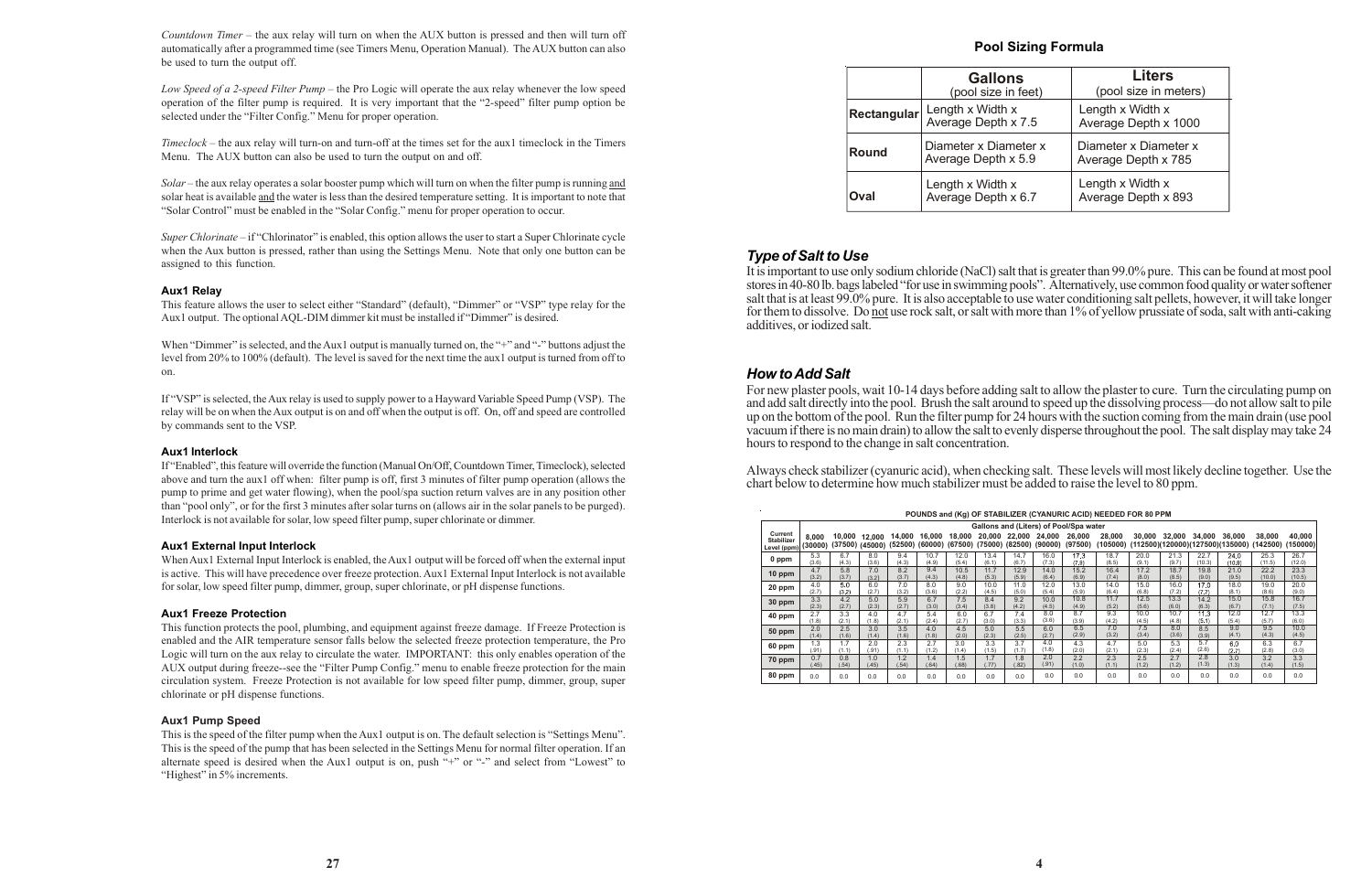## **2. Mounting the Equipment**

### **Pro Logic Control Center**

The Pro Logic is contained in a raintight enclosure that is suitable for outdoor mounting. The control must be mounted a minimum of 5 ft. (2 meters) horizontal distance from the pool/spa (or more, if local codes require). The Control Center is designed to mount vertically on a flat surface with the knockouts facing downward. Because the enclosure also acts as a heat sink (disperses heat from inside the box), it is important not to block the four sides of the control. Do not mount the Pro Logic inside a panel or tightly enclosed area.

When selecting a location, note that the standard cables supplied with the Turbo Cell, flow switch, temperature sensors, and valve actuators (if applicable) are all 15 ft. (5m) long.

#### **Temperature Sensors**

Three sensors are included with the Pro Logic. A water sensor and an air sensor must be installed at all times for proper operation. A solar sensor is required if the solar function is enabled.

#### **Water Sensor**

This sensor is used to measure the pool/spa temperature and is installed in the filtration plumbing after the filter but before either the solar or conventionally fueled heaters—refer to the plumbing overview diagram.

- 1. Drill a 3/8" (10mm) diameter hole in the PVC piping and remove all chips and burrs.
- 2. Insert sensor until O-ring collar sits flush on the hole.
- 3. Position hose clamp over the sensor and gently tighten until O-ring makes an adequate seal. Do not overtighten.
- 4. For maximum temperature accuracy, cover the sensor and 3" (6cm) of pipe on either side with insulation and white paint.

#### **Air Sensor**

Mount the air sensor outdoors. *A* **IMPORTANT: Mount the air sensor out of direct sunlight.** 

#### **Solar Sensor**

For solar applications, mount the sensor near the solar collector array so that it is exposed to the same sunlight as the collectors. Use additional cable (20 AWG) if necessary.

#### **Optional Chlorination Function**

The PL-P-4 model requires the use of a chlorinator cell and plumbing kit to provide pool chlorination. These items are not included with the Pro Logic and can be purchased separately at your local Hayward dealer. Choose a chlorinator cell model based on the size of your pool. The following models are available:

T-CELL-15 for pools up to 40,000 gallons T-CELL-9 for pools up to 25,000 gallons T-CELL-3 for pools up to 15,000 gallons

In addition to the chlorinator cell, a plumbing kit (P-KIT) must be purchased. This kit contains the cell unions and flow switch. Refer to pages 8 and 18 for plumbing and wiring instructions.

#### **Optional AQL-CHEM ORP and pH Sensing Kit**

+- Toggle between Standard (default), Dimmer and VSP Move to next menu item or previous/next configuration menu

 $+$  Toggle between Enabled and Disabled (default) Aux1 Interlock

+- Toggle between Enabled (default) and Disabled Aux1 Freeze

The AQL-CHEM is an ORP and pH sensing kit for the Pro Logic. When chlorination is enabled (requires chlorinator cell and P-KIT), the Pro Logic senses the pool's ORP and pH levels and generates the correct amount of chlorine to keep your pool properly sanitized. Wiring and plumbing requirements for the AQL-CHEM should be considered before installing the Pro Logic. Refer to the AQL-CHEM manual for specific installation information.

If "VSP" is selected, the Lights relay is used to supply power to a Hayward Variable Speed Pump (VSP). The relay will be on when the Lights output is on and off when the output is off . On, off and speed are controlled by commands sent to the VSP.

#### **Lights Interlock**

If enabled, this feature will override the function (Manual On/Off, Countdown Timer, Timeclock) selected above and turn the lights relay off when: filter pump is off, first 3 minutes of filter pump operation (allows the pump to prime and get water flowing), when the pool/spa suction return valves are in any position other than "pool only", or for the first 3 minutes after solar turns on (allows air in the solar panels to be purged). Interlock is not available for solar, low speed filter pump, super chlorinate or dimmer.

#### **Lights External Input Interlock**

When Lights External Input Interlock is enabled, the lights output will be forced off when the external input is active. This will have precedence over freeze protection. Lights External Input Interlock is not available for solar, low speed filter pump, dimmer, super chlorinate, or pH dispense functions.

#### **Lights Freeze Protection**

This function helps protect equipment that is wired to the lights relay against freeze damage. If Freeze Protection is enabled and the AIR temperature sensor falls below the selected freeze temperature threshold, the Pro Logic will energize the lights relay. IMPORTANT: this only enables operation of the lights relay during freeze--see the "Filter Pump Config." menu to enable freeze protection for the main circulation system.

#### **Lights Pump Speed**

This is the speed of the filter pump when the Lights output is on. The default selection is "Settings Menu". This is the speed of the pump that has been selected in the Settings Menu for normal filter operation. If an alternate speed is desired when the Lights output is on, push "+" or "-" and select from "Filter Lowest" to "Filter Highest" in 5% increments.

*NOTE: The configuration parameters for the Aux2 output are the same as shown below for Aux1.*

Select Settings Menu (default) or desired pump speed (Filter Lowest to Highest)



#### ! *WARNING: Do not use the Pro Logic to control an automatic pool cover. Swimmers may*

#### **Aux1 Function**

*Manual On/Off (default)*—the aux relay will alternate between turning on and off when the aux button is pressed. There is no automatic control logic.

+ Rotates between Manual On/Off (default), Countdown Timer, Low Speed- Filter, Timeclock, Solar, and Super Chlorinate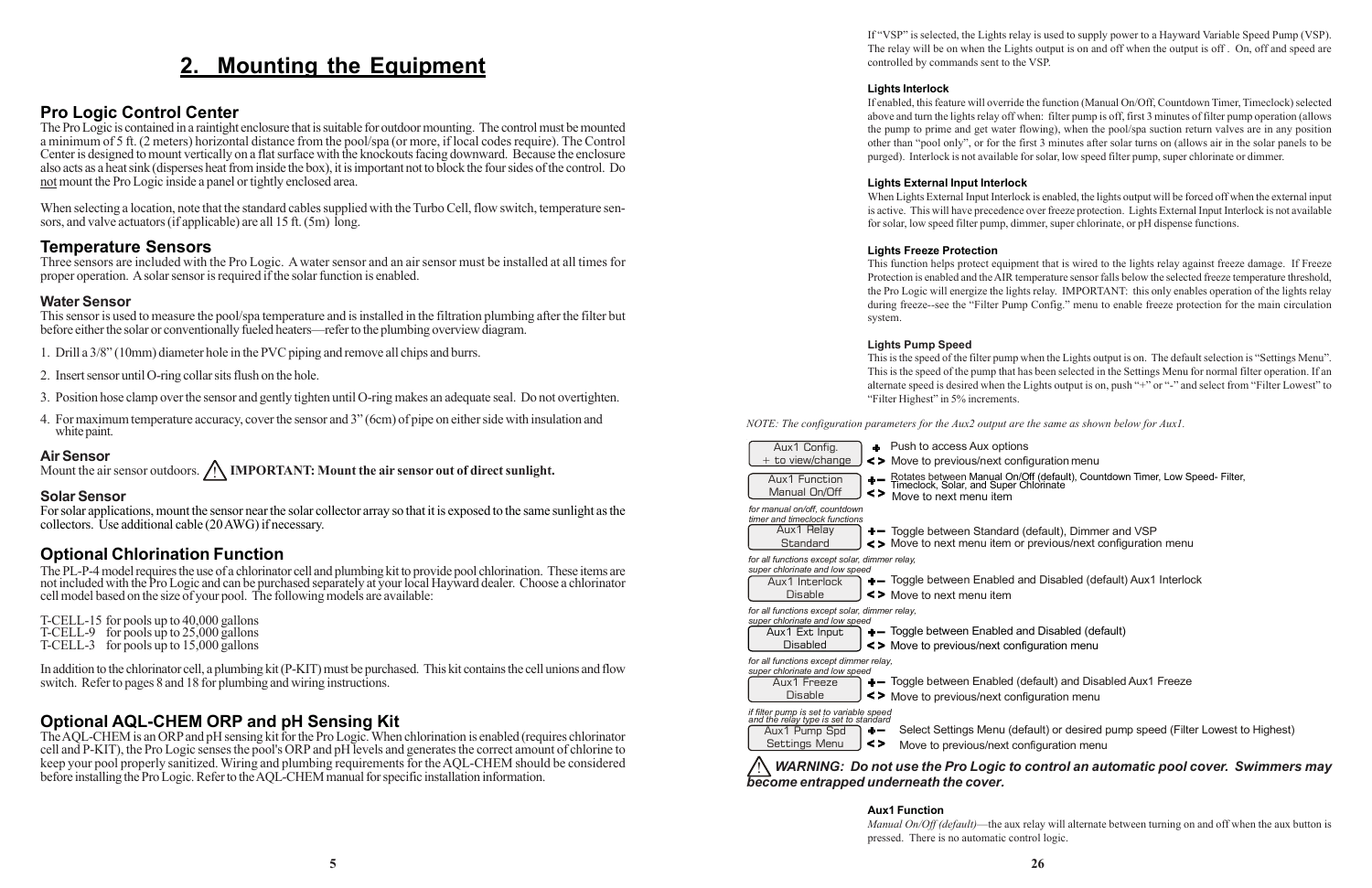## **Optional AQL-CHEM2 CO2 Dispensing Kit**

The AQL-CHEM2 is a  $CO<sub>2</sub>$  dispensing device that connects directly to the Pro Logic. When used with an AQL-CHEM, the Pro Logic will sense the pool's pH level and automatically dispense the correct amount of  $CO<sub>2</sub>$  to control the pool's pH to the desired level. Wiring and plumbing requirements for the AQL-CHEM2 should be considered before installing the Pro Logic. Refer to the AQL-CHEM2 manual for specific installation information.

#### **Optional Remote Controls**

Hayward offers a variety of wired and wireless remote control options for the Pro Logic. Each model gives you the ability to control your pool's functions from a remote location, away from the Control Center.

#### *Wired Remote Controls*

Up to 3 wired remote controls can be installed. See page 17 for wiring information.

#### **AQL-WW-P-4**

The AQL-WW-P-4 display/keypad must be mounted indoors or in a weather protected area (rain should never touch the unit). The display/keypad is designed to mount onto a standard electrical utility box (same box as a single light switch, ideal for new construction) or can be mounted directly onto any wall surface. When selecting a location, note that the wire to the Pro Logic main unit must be less than 500' long. Refer to the remote's installation instructions as well as the steps below:

1. Remove display/keypad baseplate from the cover by lifting up on the cover at the lower end of the keypad. See

diagram below.

Remote Key

- 2. Screw the baseplate in the desired position (screws supplied by installer).
- remote display/keypad.

3. See "Electrical Wiring" (page 17) for instructions on running the cable from the Pro Logic main unit to the

**AQL-SS-6B-x (x=W or B for White or Black)** The AQL-SS-6B is a double insulated, waterproof device which is intended for installation at the water's edge. The remote control comes with an attached 150' cable and is typically installed at the tile-line of the spa wall, or in the deck, within arm's reach of a pool/spa occupant. Refer to the AQL-SS-6B installation manual for specific mounting and wiring information.

*Super Chlorinate* – if "Chlorinator" is enabled, this option allows the user to start a Super Chlorinate cycle when the Lights button is pressed, rather than using the Settings Menu. Note that only one button can be assigned to this function.

| Lights Config.<br>٠<br>+ to view/change<br>$\leq$                                                   | Push to access Lights options<br>Move to previous/next configuration menu                                                                     |
|-----------------------------------------------------------------------------------------------------|-----------------------------------------------------------------------------------------------------------------------------------------------|
| <b>Lights Name</b><br>+–<br>Pool Light<br>$\leq$                                                    | Rotates between all available names<br>Move to next menu item or previous/next configuration menu                                             |
| Lights Function<br>$\div$ $-$<br>Manual On/Off<br>$\leq$                                            | Rotates between Manual On/Off (default), Countdown Timer, Low Speed- Filter, Timeclock, Solar, and Super Chlorinate<br>Move to next menu item |
| for manual on/off, countdown<br>timer and timeclock functions                                       |                                                                                                                                               |
| Lights Relay<br>+-<br>Standard<br><>                                                                | Toggle between Standard (default), Dimmer and VSP<br>Move to next menu item or previous/next configuration menu                               |
| for all functions except solar, dimmer relay,<br>super chlorinate and low speed                     |                                                                                                                                               |
| Lights Interlock                                                                                    | Toggle between Enabled and Disabled (default) Lights Interlock                                                                                |
| $\leq$<br><b>Disable</b>                                                                            | Move to next menu item                                                                                                                        |
| for all functions except solar, dimmer relay, super chlorinate<br>pH dispense, low speed, and group |                                                                                                                                               |
| Lights Ext Input<br>+–                                                                              | Toggle between Enabled and Disabled (default)                                                                                                 |
| <b>Disabled</b><br><>                                                                               | Move to previous/next configuration menu                                                                                                      |
| for all functions except dimmer relay, super chlorinate<br>pH dispense, low speed, and group        |                                                                                                                                               |
| Lights Freeze<br>┿╼                                                                                 | Toggle between Enabled and Disabled (default) Lights Freeze                                                                                   |
| $\leq$<br><b>Disable</b>                                                                            | Move to previous/next configuration menu                                                                                                      |
| if filter pump is set to variable speed<br>and the relay type is set to standard                    |                                                                                                                                               |
| Lights Pump Spd<br>$\div$ $-$                                                                       | Select Settings Menu (default) or desired pump speed (Filter Lowest to Highest)                                                               |
| <><br>Settings Menu                                                                                 | Move to previous/next configuration menu                                                                                                      |

When "Dimmer" is selected, and the Lights output is manually turned on, the "+" and "-" buttons adjust the level from 20% to 100% (default). The level is saved for the next time the lights are turned on.

#### **Lights Function**

Although designated as the "Lights" output, the function of the lights relay is similar to the aux1 and aux2 relays. If pool lights are wired to the lights relay, some options including Solar function, Low Speed of a 2- Speed Filter Pump, Lights Interlock and Lights Freeze Protection will not be necessary and should be disabled. If no pool lights are used, the lights relay can be used to control other pool devices that may require these options. The function of each option is shown below.

*Manual On/Off (default)*—the lights relay will alternate between turning on and off when the LIGHTS button is pressed. There is no automatic control logic.

*Countdown Timer*—the lights relay will turn on when the LIGHTS button is pressed. The lights relay will turn off automatically after a programmed time (see Timers Menu in Operation Manual). The LIGHTS button can also be used to turn the output off.

*Low Speed of a 2-speed Filter Pump* – the Pro Logic will turn on the lights relay whenever the low speed operation of the filter pump is required. It is very important that the "2-speed" filter pump option be selected under the "Filter Config." Menu for proper operation.

*Timeclock* – the lights relay will turn-on and turn-off at the times set for the lights timeclock in the Timers Menu (see Timers Menu in Operation Manual). The LIGHTS button can also be used to turn the output on and off.

*Solar* – the lights relay can operate a solar booster pump which will turn on when the filter pump is running and solar heat is available and the water is less than the desired temperature setting. It is important to note that "Solar Control" must be enabled in the "Solar Config." menu for proper operation to occur.

#### **Lights Relay**

This feature allows the user to select either "Standard" (default), "Dimmer" or "VSP" type relay for the Lights output. The optional AQL-DIM dimmer kit must be installed if "Dimmer" is desired.

| ypad؛ |                 |              |
|-------|-----------------|--------------|
|       |                 |              |
|       |                 |              |
|       |                 |              |
|       | to remove cover | push up here |
|       |                 |              |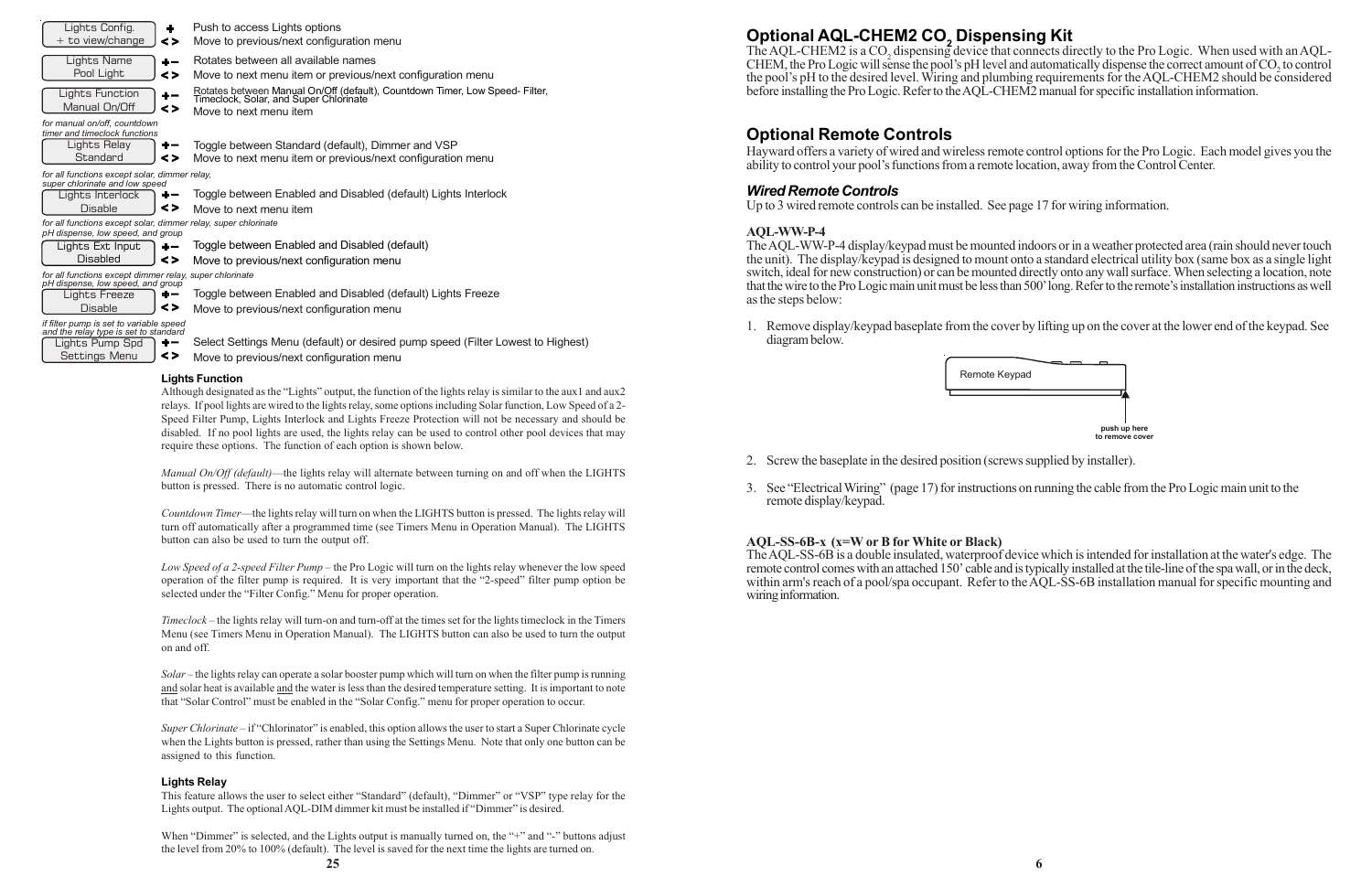#### *Wireless Remote Controls*

Note that the Pro Logic is compatible with AQL2 wireless remote controls only. A single AQL2-BASE-RF Base Station must be installed on the Pro Logic in order to use any of the Hayward wireless remote controls. With the Base Station installed, there is no limit on the number of wireless remotes that can used. The maximum distance between the wireless remotes and the base station on the Pro Logic main control unit is 400 feet (120m) line of sight or 200 feet (60m) through walls, etc. If in doubt about the distance, test operation before installing the remote. All wireless models require the user to run the "Teach Wireless" routine in the Settings Menu. This information can be found in the Pro Logic Operation Manual and the owner's manual of each remote.

#### *AQL2-Tx-RF-P-4*

The AQL2-Tx-RF-P-4 is a portable battery operated remote control designed to be used in a weather protected area (rain should never hit the unit). This remote comes with a wall mounted power supply for recharging the builtin batteries.

#### *AQL2-SS-RF, AQL2-POD*

The AQL2-SS-RF and AQL2-POD are waterproof portable remote controls that are designed to be used in and around the pool/spa area. These units float and can be left in the water for easy access.

+- Toggle between Enabled and Disabled (default) Move to next menu item or previous/next configuration menu

#### **Optional Base Station**

The AQL2-BASE-RF optional base station must be installed if any wireless remote control is used. To install the base station, remove the knockout on the upper left side of the Pro Logic main control unit, insert the base station, and then tighten the nut from the inside. Also refer to the Base Station manual and the diagram on page 18.

#### **Optional Valve Actuators**

For optional actuators used with the Pro Logic—note that the internal cams in the actuator may also have to be adjusted depending on the way the actuator is mounted on the valve and the desired valve action.



+- Toggle between Open and Closed (default) Move to next menu item or previous/next configuration menu

**Solar**

**Disabled** 

If the solar control logic is "Enabled", several additional steps must be taken to ensure proper operation of the solar system. If the solar is operated by a valve, then the Valve3 output must be setup for solar logic. If the solar is operated by a pump, then one of the AUX relays must be set up for solar logic. Also, the "solar" temperature sensor must be installed. This sensor is typically mounted near the collector array and is used to sense whether sufficient solar heat is available.

If solar is "Enabled", the valve or solar pump relay will turn on when the water temperature is less than the desired temperature setting AND the solar sensor is hotter than the water. The desired temperature is in the "Settings Menu". If applicable, the homeowner will be prompted to enter separate pool and spa desired temperature settings. Depending on the position of the pool/spa suction valve, the proper temperature setting will be used.

#### **Solar Extend**

If "Enabled", the filter extend logic keeps the filter pump running beyond the normal turn-off time if solar heat is still available. When solar heat is no longer available, both the solar valve/pump and filter pump will turn off simultaneously. Solar extend will NOT cause the filter pump to turn on, it will only delay the turn off time when solar is operating.

#### **Solar Priority**

If both "Solar Control" and "Heater Control" are enabled, the Solar Priority feature will keep the conventional heater off whenever solar heat is available. This provides the most cost effective way of heating the pool. When solar heat is not available, the conventional heater will operate normally.

#### **Allow Low Speed**

This menu only appears if the pool filter is configured for 2-speed operation. During default operation, high speed mode is used whenever the solar heater is on. If Allow Low Speed is enabled, low speed pump operation will be allowed during solar heating except for the first 3 minutes after solar heat turns on.

| External Input       |  |
|----------------------|--|
| <b>Active Closed</b> |  |

## **External Input**

The external input device can either be normally open or normally closed. In this menu, select the state of the external input device when active.

- 
- +- Toggle between Enabled and Disabled (default) Solar Move to next menu item or previous/next configuration menu
- + Toggle between Enabled and Disabled (default) Solar Extend
- +- Toggle between Enabled and Disabled (default) Solar Priority

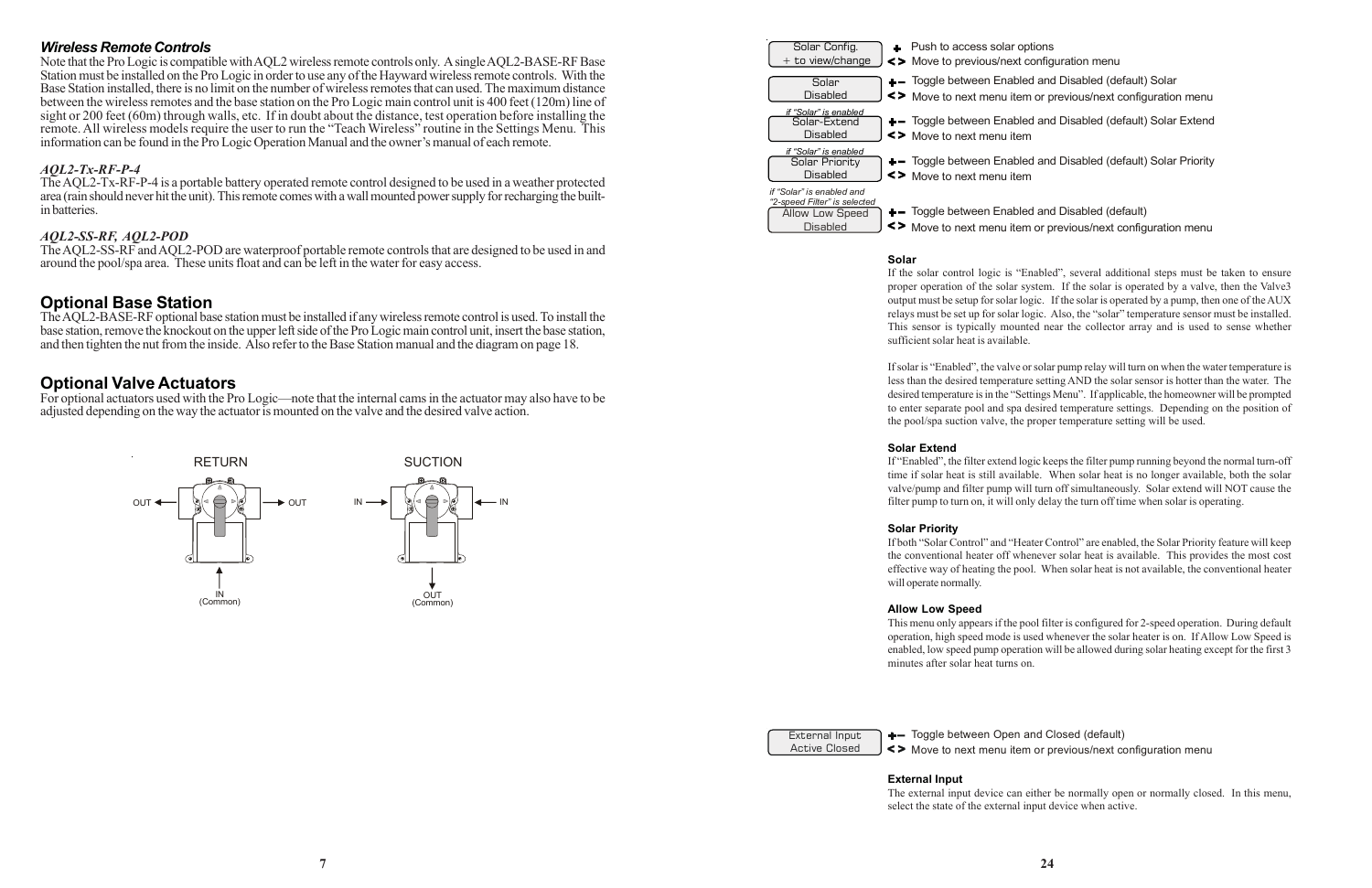## **3. Plumbing**

#### **Pool/Spa system configuration**

These systems use a single filter pump and filter. Pool or spa operation is controlled by two 3-way valves (suction and return). Refer to the diagram below.

Some important notes regarding the Pro Logic control of Standard Pool/Spa systems:

In Pool/Spa Config., select: Pool/Spa Setup

1. The Pro Logic can be programmed to accommodate spa spillover, if desired.

2. A conventional heater (gas or heat pump) and solar can be used to heat both the pool and the spa.

3. If the chlorinator cell is plumbed prior to the pool/spa return valve, then both the pool and the spa can be

4. The water sensor should be installed prior to any heater or solar and will display either the pool or the spa temperature, depending on the current operation of the pool. The temperature will only be displayed when the

- Pool and Spa
- 
- 
- chlorinated
- filter pump is running.
- system is in the "pool only" operating mode.
- schematic for the pool.
- if the chlorinator is enabled.

5. If any water feature or pressure side cleaner boost pumps are used, be sure to enable the "interlock" feature (see "Configuration Menu" for details) to ensure that the pumps operate only when the filter pump is on and the

6. The plumbing diagram above is intended to be used as a general guideline and is not a complete plumbing

7. The air sensor must be installed if the freeze protection feature is enabled for the filter, valves or aux outputs or

#### **Freeze Protection Temperature**

Select the temperature to be used for freeze protection. Temperature is adjustable from 33ºF-42ºF (1ºC-6ºC). 38ºF (3ºC) is default. This threshold will be used for all outputs that have freeze protection enabled.

#### **External Input Interlock**

When enabled, the filter pump will be forced off when the external input is active. Note that freeze protection will have precedence over this feature.

| Heater1 Config.<br>$+$ to view/change                                                         | $\div$ Push to access heater options<br><>Move to previous/next configuration menu                                                                      |
|-----------------------------------------------------------------------------------------------|---------------------------------------------------------------------------------------------------------------------------------------------------------|
| Heater1<br><b>Disable</b>                                                                     | $+$ Toggle between Enabled and Disabled (default) Heater 1<br><> Move to next menu item or previous/next configuration menu                             |
| if "Heater1" is enabled<br>Heater1 Cooldown<br>Disabled                                       | +- Toggle between Enabled and Disabled (default) Heater 1 Cooldown<br>$\leq$ Move to next menu item                                                     |
| if "Heater1" is enabled<br>Heater1 Extend<br>Disabled                                         | $\leftarrow$ Toggle between Enabled and Disabled (default) Heater 1 Extend<br><> Move to previous/next configuration menu                               |
| if "Heater1" is enabled and<br>2-speed filter pump is selected<br>Allow Low Speed<br>Disabled | +- Toggle between Enabled and Disabled (default)<br><> Move to next menu item or previous/next configuration menu                                       |
| if "Heater1" is enabled and<br>variable speed filter pump is selected<br>Minimum Speed<br>50% | + Select the desired minimum filter pump speed for Heater 1 (Filter Lowest to Highest)<br><> Move to next menu item or previous/next configuration menu |

Move to next menu item or previous/next configuration menu

#### **Heater1**

If the heater is "Enabled", the heater relay will turn on when the water temperature is less than the desired temperature setting and the filter pump is running. The desired temperature is in the "Settings Menu". If applicable, the homeowner will be prompted to enter separate "pool" and "spa" settings. Depending on the position of the pool/spa suction valves, the proper temperature setting will be used.

#### **Heater Cooldown**

This feature ensures that the heater cools down before water circulation is stopped. When enabled, the Pro Logic will continue to run the filter pump for 5 minutes after the heater turns off. During this period the filter pump LED will flash and also a "Heater Cooldown, X:XX remaining" message will scroll on the display.

When the filter pump is running and the heater is on: Pressing the "Filter" button once will cause the heater to turn off, but the filter pump will continue to run for heater cooldown (filter LED flashing and message on display). Pushing the filter button a second time will override the heater cooldown operation and turn the filter pump off.

#### **Heater Extend**

If "Enabled", the filter extend logic keeps the filter pump running beyond the normal turn-off time until the pool (or spa) is heated up to the desired temperature setting (see Settings Menu). Heater extend will NOT cause the filter pump to turn on, it will only delay the turn off time when the heater is operating.

#### **Allow Low Speed**

This menu only appears if the filter is configured for 2-speed operation. During default operation, high speed mode is used whenever the heater is on. If Allow Low Speed is enabled, low speed will be allowed even if the heater is on.

#### **Minimum Speed**

This menu only appears if the filter is configured for variable speed operation. This is the minimum speed the pump will run at when the heater is on. The selection is from Filter Lowest to Filter Highest speed.



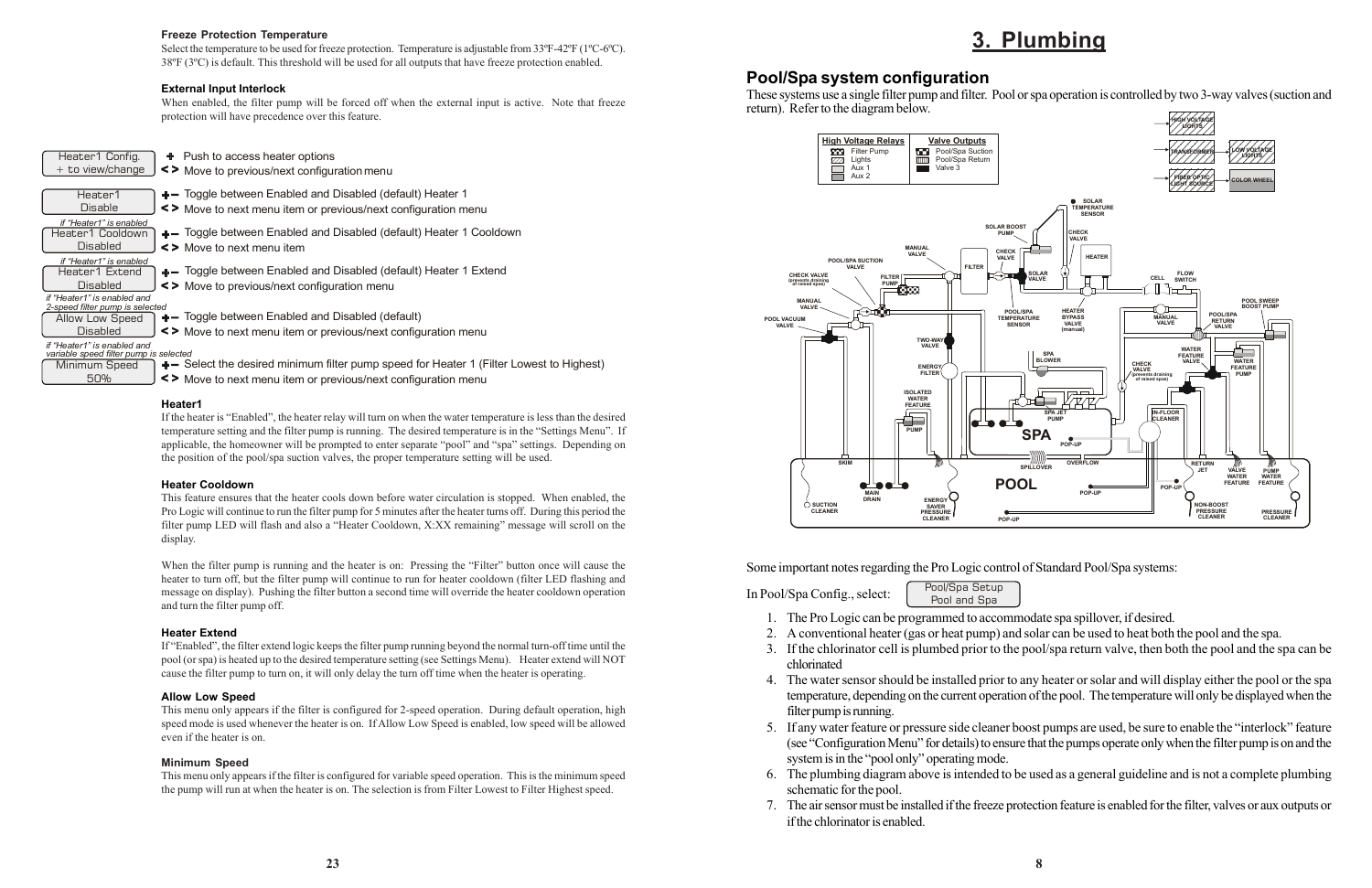#### **Turbo Cell (choose proper model for your pool)**

The Turbo Cell (used for chlorine generation) should be plumbed AFTER the filter and heater. If installed on a pool/ spa combination system, the cell should be plumbed BEFORE the pool/spa return valve in order to allow proper chlorination of both the pool and the spa. Refer to plumbing diagram below:

|                          | The cell may be mounted vertically or horizontally, and water can move in either direction through the cell. Install using           |  |
|--------------------------|--------------------------------------------------------------------------------------------------------------------------------------|--|
|                          | the 2" unions provided. Tighten unions <b>BY HAND</b> for a watertight seal. For systems with $1\frac{1}{2}$ " plumbing use adaptors |  |
| (provided by installer). |                                                                                                                                      |  |

#### **Flow Switch (supplied with P-KIT)**

The flow switch must be plumbed in the same section of plumbing as the Turbo Cell. The flow switch is a safety device that ensures that water is flowing through the cell before the Pro Logic starts to generate chlorine. Failure to properly install the flow switch can result in explosive gases accumulating in the pool plumbing system.

**IMPORTANT: There must be at least a 12" (30cm) straight pipe run before (upstream) the flow switch. If the switch is plumbed after the cell, the cell can by counted as the 12" (30cm) of straight pipe.**

! **IMPORTANT: To ensure proper operation, verify that the arrow on the flow switch points in the direction of water flow.**

ed and Disabled (default) Move to previous/next configuration menu

| Filter Config.<br>+ to view/change                                                                        | $+$ Push to access pump op<br><> Move to previous/next com                     |
|-----------------------------------------------------------------------------------------------------------|--------------------------------------------------------------------------------|
| Filter Pump<br>1 Speed                                                                                    | +- Rotates between 1-spee<br><> Move to next menu item                         |
| if "Variable Speed" is selected<br>Lowest Speed<br>10%                                                    | +- Adjust the lowest speed<br><> Move to next menu item                        |
| if "Variable Speed" is selected<br><b>Highest Speed</b><br>100%                                           | $\boldsymbol{+}-$ Adjust the highest speed<br><> Move to next menu item        |
| <b>Freeze Protect</b><br>Enabled                                                                          | +- Toggle between Enabled<br><> Move to next menu item                         |
| if "Freeze Protect" is enabled<br>and "2-speed Filter" is selected<br><b>Freeze Protect</b><br>High Speed | +- Toggle between high spe<br><> Move to next menu item                        |
| if "Freeze Protect" is enabled<br>and "Variable Speed" is selected<br>50%                                 | Freeze Protect Speed + - Select the desired Freez<br><> Move to next menu item |
| if "Freeze Protect" is enabled<br>Freeze Temp<br>38°F                                                     | $\leftarrow$ Adjust the desired freeze<br><> Move to next menu item            |
| External Input<br>Disabled                                                                                | +- Toggle between Enabled<br>$\leq$ Move to previous/next com-                 |

#### **Filter Pump**

For 2-speed pumps: When a 2-speed pump is configured, one of the AUX relays must also be configured to control the low speed motor winding on the pump. Refer to the appropriate sections in the Installation manual for specific information regarding the control logic for 2-speed and variable speed pump operation.

For the Hayward variable speed pump: The Filter relay is used to supply input power to the pump. The relay will be on when the filter pump output is on. When the filter pump output is off, the relay will be off. On , off and speed is controlled by commands sent to the pump.

#### **Lowest Speed**

This is the lowest speed that the variable speed pump is allowed to run at. It is used as the lower limit in the Low Speed Settings Menu. Set lowest speed from 10% (default) to 50%.

#### **Highest Speed**

This is the highest speed that the variable speed pump is allowed to run at. It is used as the upper limit in the High Speed Settings Menu. Also, this is the speed that the pump will run at during the first 3 minutes of operation anytime the pump has been off for more than 30 seconds. Set highest speed from 20% to 100% (default).

#### **Freeze Protection**

Freeze protection is used to protect the pool and plumbed equipment against freeze damage. If freeze protection is enabled and the AIR temperature sensor falls below the freeze threshold (see below), the Pro Logic will turn on the filter pump to circulate the water. If "Pool and Spa" is selected in the Pool/Spa submenu, the valves will also alternate between the pool and spa every 30 minutes and the filter pump will turn off while the valves are turning. The chlorinator will not operate if freeze protection is the only reason the pump is running.

#### **Freeze Protection Speed**

This menu only appears if freeze protection is enabled and the pump is configured for 2-speed or variable speed pump operation. If the pump turns on due to freeze protection only, the pump will run at this speed.

2-Speed pumps: Select high (default) or low speed operation.

Variable Speed pumps: Select the desired speed (from Filter Lowest to Filter Highest speed).

ptions ed (default), 2-speed and variable speed options ed (default) and Disabled Freeze Protection d desired for variable speed operation ed desired for variable speed operation configuration menu m or previous/next configuration menu peed (default) and low speed eze Protection speed from Filter Lowest to Filter Highest speed

ze protection temperature (33ºF - 42ºF)



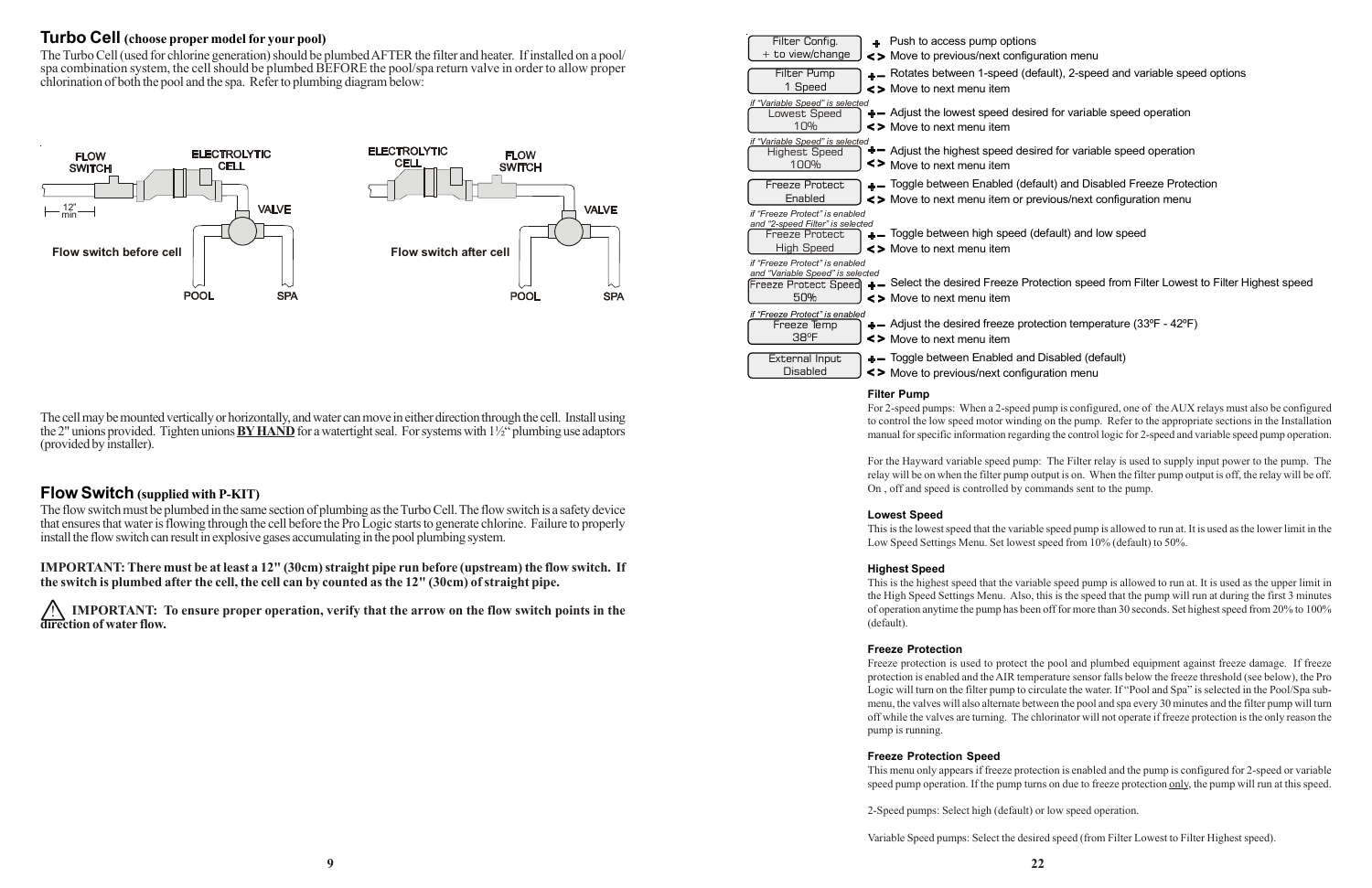## **4. Electrical Wiring**

The Pro Logic Control Center requires both high and low voltage connections. Low voltage connections will be made to actuators, sensors, remote keypad, etc. High voltage connections will be made to pumps, lights, etc., as well as providing direct input power to the Control Center. Always:

-Ensure that Power is disconnected prior to doing any wiring -Follow all local and NEC (CEC if applicable) codes -Use copper conductors only

## **Main Service (Power to the Circuit Breaker Subpanel)**

The Pro Logic circuit breaker subpanel is rated for 100A service. Run properly rated conductors (L1, L2, N, and ground) from the primary house electrical panel to the main power connections on the Pro Logic circuit breaker base. The connection at the main house panel should be to a 240VAC circuit breaker rated at 100A maximum.

#### **Grounding and Bonding**

Connect a ground wire from the primary electrical panel to the Pro Logic ground bus bar. Also ground each piece of high voltage (120 or 240VAC) equipment that is connected to the Pro Logic control relays or circuit breakers. The Pro Logic should also be connected to the pool bonding system by an 8AWG (6AWG for Canada) wire. A lug for bonding (2 for Canada) is provided on the outside/bottom of the Pro Logic enclosure.

## **Circuit Breaker Installation and Wiring**

Circuit breakers are to be supplied by the installer. Refer to the circuit breaker chart below for a list of suitable circuit breakers that can be used. Follow the code and the circuit breaker manufacturer's rating requirements regarding the size and temperature rating for wiring. Note that some pool equipment may be required to be connected to ground fault circuit breakers—check local and NEC (CEC) codes.

| Pool/Spa Config.<br>+ Push to access Pool/Spa options                                                                                                                                        |
|----------------------------------------------------------------------------------------------------------------------------------------------------------------------------------------------|
| $+$ to view/change<br><> Move to previous/next configuration menu                                                                                                                            |
| + - Rotates between Pool Only (default), Spa Only and<br>+ - Pool and Spa<br>Pool/Spa Setup<br>Pool and Spa<br><> Move to next menu item                                                     |
| if "Pool and Spa" is selected                                                                                                                                                                |
| Spa - CountDn<br>$+$ - Adjust time setting (Manual On/Off, 0:05, 0:10, 0:15, (default is 4:00))<br>00:30<br><> Move to next menu item                                                        |
| if "Pool and Spa" is selected                                                                                                                                                                |
| Spa Spillover<br>+ Toggle between Enabled and Disabled (default) Spa Spillover<br><> Move to next menu item or previous/next configuration menu<br>Enabled                                   |
| if "Pool and Spa" is selected and                                                                                                                                                            |
| if "Spa Spillover" is enabled<br>$+$ Toggle between Pool Only (default) and Spa Spillover options<br><b>Filter Operation</b><br><> Move to previous/next configuration menu<br>Spa Spillover |
| if "Pool Only" or "Spa Only" is selected                                                                                                                                                     |
| $\div$ Toggle between Enabled and Disabled (default)<br>$V1 = Aux1, V2 = Aux2$<br><> Move to previous/next configuration menu<br><b>Disabled</b>                                             |
| if "Pool and Spa" is selected                                                                                                                                                                |
| <b>Filter Off Valve</b><br>$\leftarrow$ Toggle between Enabled (default) and Disabled                                                                                                        |
| Change: Enabled<br><> Move to previous/next configuration menu                                                                                                                               |
| Dool/Cna Cotun                                                                                                                                                                               |

#### **Pool/Spa Setup**

If "Pool Only" or "Spa Only" are selected, then the pool/spa valves are not needed and pushing the POOL/ SPA button on the display/keypad will have no effect. If "Pool and Spa" is selected, then the pool/spa suction and return valve actuators should be connected to the Pro Logic. Pressing the POOL/SPA button on the display/keypad will allow the homeowner to alternate between pool and spa operation.

#### **Spa CountDn**

This menu will appear only if Pool/Spa Setup is set to "Pool and Spa". This setting is the time, after you manually switch the Pool/Spa valves to "Spa Only", until the Pro Logic automatically returns the valves to their previous positions. It is programmed in increments of 5 minutes, from "Manual On/Off" (0 minutes) to "21:00" (21 hours). The filter is forced on during this time period.

#### **Spa Spillover**

When spa spillover is "Enabled" and "Pool and Spa", the homeowner will be able to rotate through "Pool Only" (both suction and return valves switched to pool), "Spa Only" (both suction and return valves switched to spa) and "Spillover" (suction valve switched to pool and return valve switched to spa) by successive presses of the "Pool/Spa button.

#### **Filter Operation**

If "Spa Spillover" is selected, the Pro Logic will automatically switch the pool/spa suction and return valves to "spillover" at the start of the programmed pool filtering time period or when the super-chlorinate function is turned on. The valves will remain in this position for the remainder of the super-chlorinate period. This option is usually preferable because both the pool and spa water will be filtered and sanitized.

If "Pool Only" is selected, then the Pro Logic will switch the pool/spa valves to the "pool only" position at the start of the programmed pool filtering time period or when the super-chlorinate function is turned on. This may be desirable on some systems with in-floor cleaners because it allows the cleaner to operate all the time the pool is being filtered and/or the super chlorinate is running.

#### **V1=Aux1, V2=Aux2**

This menu appears only if the Pool/Spa Setup is "Pool Only" or "Spa Only". When enabled, Valve 1 (return) will follow the Aux1 output and Valve 2 (suction) will follow the Aux2 output. When disabled (default), the return and suction pool/spa valves function normally.

#### **Filter Off Valve Change**

This menu appears only if Pool/Spa setup is set to "Pool and Spa - Std". When enabled (default), the filter pump will shut off for 35 seconds whenever the Pool/Spa valves are turning. The pump will NOT shut off when a heater is in Heater Cooldown mode.



| <b>SUITABLE LISTED BREAKERS</b>                                                                          |                                                            |                                                     |                                                 |                                                 |                                                                        |                                                                                  | Tightening                                                     |
|----------------------------------------------------------------------------------------------------------|------------------------------------------------------------|-----------------------------------------------------|-------------------------------------------------|-------------------------------------------------|------------------------------------------------------------------------|----------------------------------------------------------------------------------|----------------------------------------------------------------|
| <b>Manufacturer</b>                                                                                      | <b>Single</b>                                              | <b>Double</b>                                       | Twin                                            | Quad                                            | <b>GFCB</b>                                                            | <b>Filler Plates</b>                                                             | Torque                                                         |
| <b>Cutler-Hammer</b><br>Murray<br><b>Siemens</b><br><b>Square D</b><br><b>Thomas &amp; Betts</b><br>G.E. | <b>BR</b><br>MP-T<br>QP<br><b>HOM</b><br>TB<br><b>THQL</b> | <b>BR</b><br>MP-T<br>OP<br><b>HOM</b><br>ТB<br>THQL | <b>BRD</b><br>MH-T<br>ОT<br><b>HOMT</b><br>TBBD | <b>BRD</b><br>MH-T<br>OТ<br><b>HOMT</b><br>TBBQ | <b>GFCB</b><br>MP-GT<br>OPF<br><b>HOM-GFI</b><br><b>GFB</b><br>THQL-GF | <b>BRFP</b><br><b>LX100FP</b><br>QF3<br><b>HOMFP</b><br>$FP-1C-TB$<br><b>TFH</b> | 25lb-in<br>25lb-in<br>25lb-in<br>25lb-in<br>25lb-in<br>25lb-in |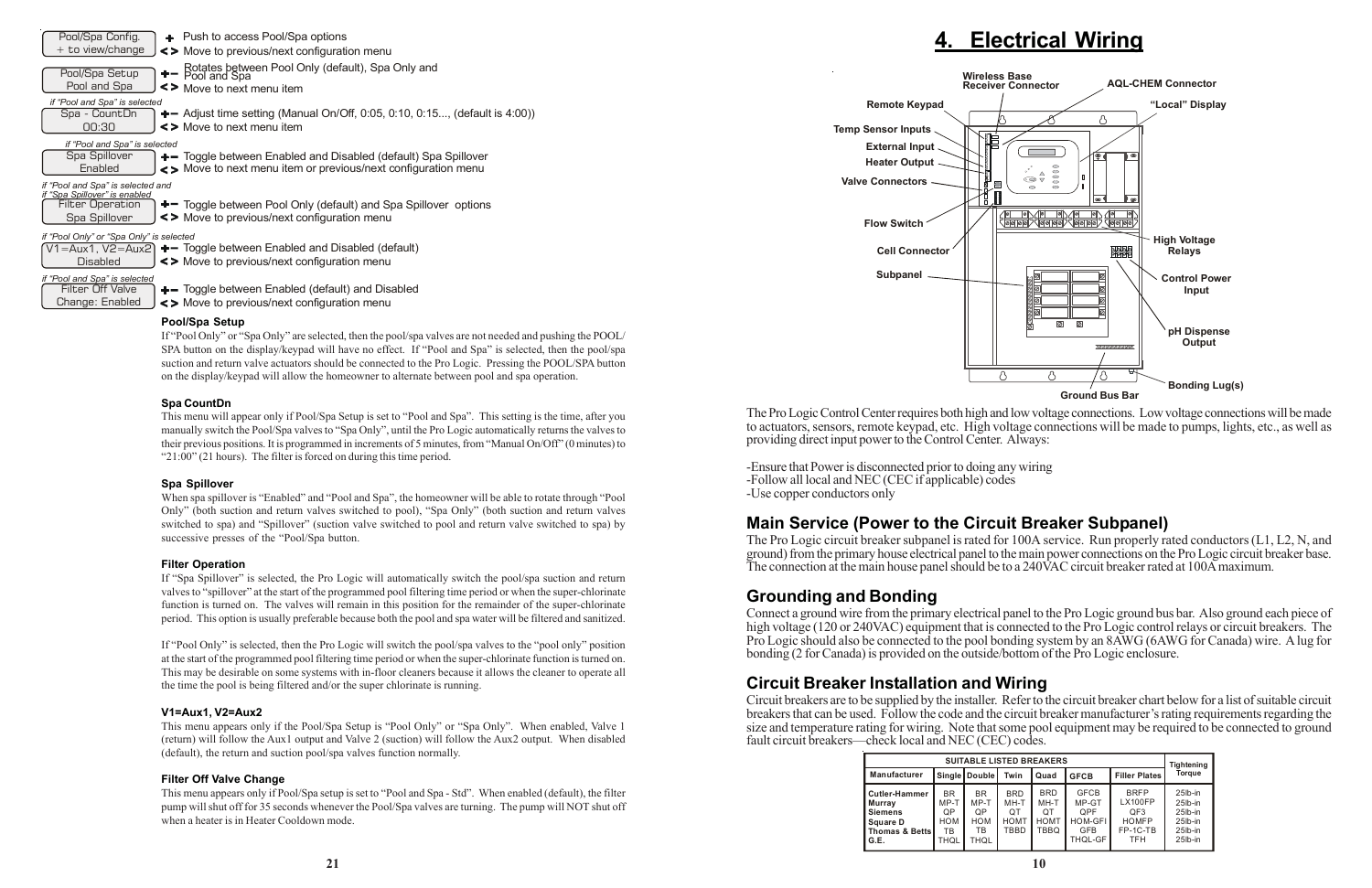## **General Purpose Outlet**

If desired, a duplex receptacle with weatherproof cover (supplied by installer) may be installed in the knockouts on the lower right side of the Pro Logic enclosure. Per code, the receptacle should be a GFCI type. Alternatively, connect a standard receptacle to a GFCB.

## **Pro Logic Control Power**

The Pro Logic requires 120VAC, 2A power to operate the control logic circuits and the chlorinator. This power should be connected to one of the circuit breakers.

#### ! **WARNING: 120VAC only (permanent damage if connected to 240V)**

#### **High Voltage (120/240V) Pool Equipment**

All Pro Logic relays are double pole (they make/break both "legs" of 240V circuits) and are rated at 3HP/30A at 240V (1½HP/30A at 120V). Refer to the diagram below for typical relay wiring.

**Press repeatedly until "Configuration Menu" is displayed** Press BOTH buttons SIMULTANEOUSLY for 5 seconds to unlock

auration menu lorinator option

- item Ilorinator Enabled and Disabled (default)
- splay Salt (default) and Minerals ext configuration menu
- vailable Cell types item

## **5. Configuration Menu**

After plumbing and wiring are complete, the Pro Logic MUST BE CONFIGURED before attempting to operate. Configuration information is entered at the keypad and "tells" the Pro Logic what equipment is connected and how each should be controlled.

#### **Accessing the Configuration Menus**

Configuring the Pro Logic requires that you navigate through the Configuration Menu and input various information. For more detailed information about using the Pro Logic menu system, refer to the Operation Manual.

#### *To access the Configuration Menu*



NOTE: The configuration menu automatically "locks" after 2 minutes of no buttons being pressed to prevent unauthorized people from changing the control logic inadvertently and possibly damaging the pool equipment or causing a "call back" to fix the configuration.

Chemistry Config. Wizard  $+$  to enter

+ Press to access Chemistry Config. Wizard Move to previous/next menu item

#### **Configuration Menu Items**

Each item needs to be programmed and may contain additional sub-menu items. Refer to the following pages for information on programming.

| Chlor. Config.<br>+ to view/change | + Push to access Chi<br><> Move to next config    |
|------------------------------------|---------------------------------------------------|
| Chlorinator<br>Enabled             | $+$ Toggle between Ch<br>$\leq$ Move to next menu |
| <b>Display</b><br>Salt             | +- Toggle between Dis<br><> Move to previous/n    |
| <b>Cell Type</b><br>T-CELL-15      | +- Rotates between av<br><> Move to next menu     |
|                                    |                                                   |

#### **Chlorinator**

*Requires the use of a chlorinator cell and P-KIT sold separately.* If the chlorinator is enabled, then the cell and flow switch must also be installed and the Pro Logic will automatically chlorinate both the pool and spa according to the desired output setting (see Settings Menu in the Operation manual). If disabled (default), all displays relating to the chlorinator will be suppressed. When the chlorinator is enabled, the Pro Logic will automatically detect and control any Aqua Rite(s) installed in the system.

#### **Display**

Allows for the display of salt (default) or mineral values.

#### **Cell Type Selection**

The Cell Type Menu appears after "Display Salt/Minerals" in the Chlorinator Configuration Menu. The options are T-CELL-15 (default), T-CELL-9, T-CELL5 or T-CELL-3. Make the proper selection based on the chlorinator cell that is used in your system. Refer to the information below.

"T-CELL-3" = T-CELL-3, GLX-CELL-3-W "T-CELL-5" = GLX-CELL-5, GLX-CELL-5-W "T-CELL-9" = T-CELL-9, GLX-CELL-9-W "T-CELL-15" = T-CELL-15, GLX-CELL-15-W

#### **Chemistry Configuration Wizard**

*Requires use of the optional AQL-CHEM Sensing Kit.* Following the steps of the Chemistry Config. Wizard will set up the AQL-CHEM to sense ORP and pH levels and, if chlorination is used, can configure the Pro Logic to generate the correct amount of chlorine to properly sanitize the pool. Refer to the AQL-CHEM manual for more detailed information.



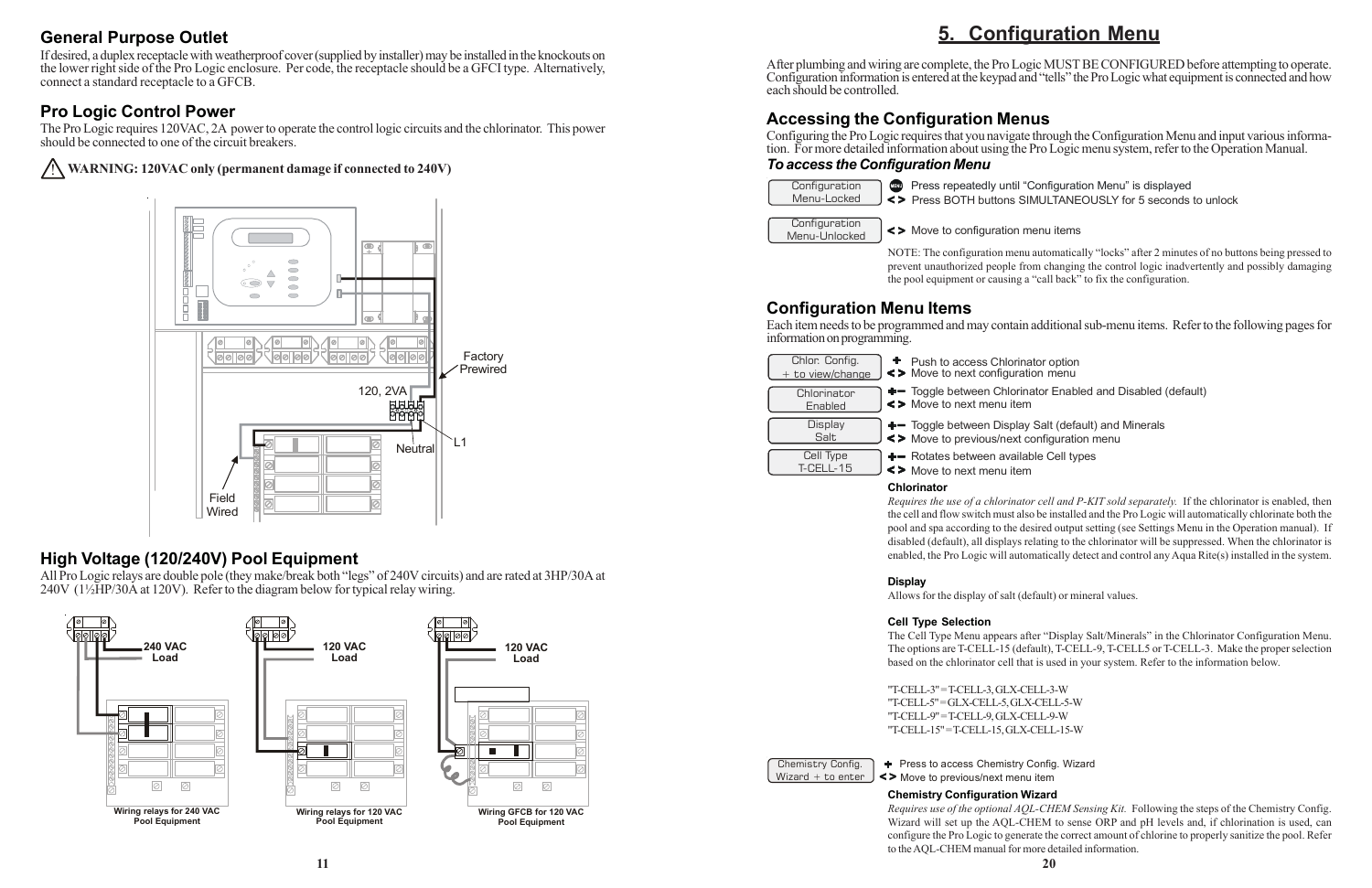# *become entrapped underneath the cover.*

**Two speed filter pump:** Requires 2 relays (FILTER plus one of the AUX relays) for proper operation of both speeds. **IN IMPORTANT:** Be sure to follow the wiring diagram below AND to configure the control logic **according to the instructions on page 22.**

**Lights:** A ground fault circuit breaker must be used to supply power for high voltage pool/spa lighting. Low voltage lights will require an external transformer. For lighting systems that have both a light source and color wheel, connect the light source to the "Lights" relay and then connect the color wheel to one of the AUX outputs.

**Hayward Variable Speed Pump:** Proper installation of a Hayward Variable Speed Pump (VSP) includes high voltage input wiring, low voltage communication wiring, and menu configuration/settings. The Pro Logic can control up to 2 Hayward TriStar VSPs and 4 EcoStar VSPs. Refer to the diagram below for proper input wiring to the VSP. Wiring from the 220V breaker must connect through the Pro Logic's Filter/Lights/Aux relay. Refer to VSP Address Setting on page 16 to determine which relays can be used with your pump. The selected relay will supply input power to the VSP pump control and be on when the output is on. When the output is off, the relay will be off. Note that when the relay is off (power off to the VSP), the Pro Logic will not display errors or diagnostics for the pump. The relay must be on for diagnostic function. Refer to the VSP manual(s) for detailed wiring information.



**pH Dispense Output:** NOTE: The Pro Logic can only be used with a 120VAC pH dispensing device. There are two Pro Logic versions that require different installation techniques. Pro Logics operating with a software version less than 4.00 require the pigtail or pH dispensing device to be connected to an internal relay. Units using version 4.00 or later have a dedicated pH output through the screw terminals mounted on the inside of the enclosure (shown on page 10). Refer to the AQL-CHEM's ph dispense wiring instructions that relates to your particular version.

#### *External Input Interlock*

The External Input Interlock provides a means to force the filter pump or an Aux output off when certain conditions exists. A normally open or normally closed on/off external device must be connected to the Pro Logic as shown below. After properly configuring the Pro Logic (see Configuration), the filter pump and/or desired Aux will be forced off when the device is active.



#### *Hayward Aqua Rite Chlorinator*

The Pro Logic can control one or more Hayward Aqua Rite chlorinators when additional sanitizing capacity is required. A 4 wire connection is used to communicate to the Aqua Rite and can be wired up to 500' apart. Any outdoor rated 4 conductor cable can be used. Refer to the wiring diagrams below for proper wiring connection to the Aqua Rite. NOTE: There must be only 1 "primary" unit. All other Aqua Rite units must be configured as "secondary".



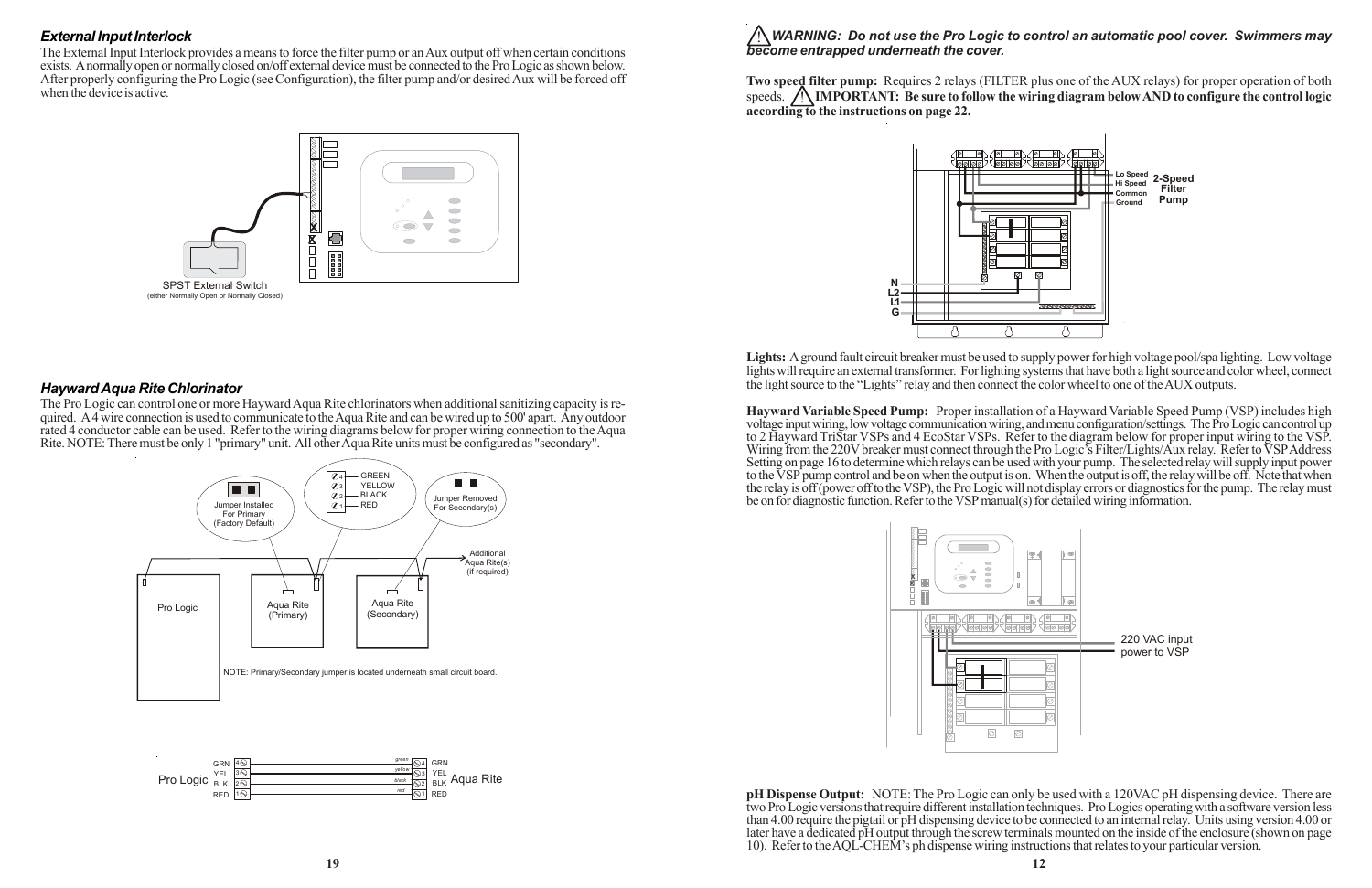#### **Low Voltage Wiring** *Valve Actuators*

The Pro Logic can control up to three automatic valve actuators. Two of the valve outputs are dedicated to the pool/ spa suction (Valve2) and return (Valve1) valves. Valve3 is for general purpose use (solar, water feature, in-floor cleaner, etc.).

For installations with solar heating, Hayward offers the AQ-SOL-KIT-xx solar kit that contains a valve, actuator, and extra temperature sensor. The "xx" indicates the valve type from the 3 choices below:

- -1P 1.5" Positive Seal<br>-2P 2" Positive Seal
- 2" Positive Seal

The Pro Logic is compatible with standard valve actuators manufactured by Hayward, Pentair/Compool, and Jandy. See diagram on page 10 for the location of valve connectors.

#### *Heater Control*

The Pro Logic provides a set of low voltage dry contacts that can be connected to most gas heaters or heat pumps with 24V control circuits. Refer to the diagram below for a generic connection. The manuals supplied with most heaters also include specific wiring instructions for connecting the heater to an external control (usually identified as "2-wire" remote control). For millivolt or line voltage heaters, contact Hayward Tech support, 908-355-7995. Refer to the diagrams and the information on the following pages for more details on the connection to several popular heaters.

#### *Generic Heaters*

- 1. Wire heater to 120/240V power source per the instructions in the heater manual. The Pro Logic does NOT control the power going to the heater.
- 2. Wire the Pro Logic dry contact heater output per the diagram below. Many internal parts of the heater can get very hot--see the heater manufacturer's recommendations on the minimum temperature rating for wires. If no guidance is given, use 105°C rated wire.
- 3. Set any ON/OFF switch on the heater to ON.
- 4. Set the thermostat(s) on the heater to the maximum (hottest) setting.



#### *Base Station*

Plug in the pigtail connector from the wireless base station into the "wireless" connector on the main PCB in the Pro Logic control unit.



#### *AQL-CHEM ORP and pH Sensing Kit*

Plug in the connector from the AQL-CHEM into one of the "COMM" connectors on the main PCB in the Pro Logic control unit as shown below.





#### *Flow Switch*



in order to provide a reliable connection.

#### *Turbo Cell*

*Only applicable if the chlorinator function is enabled.* The Turbo Cell should be plugged in after the Pro Logic cover panel is put back in place. Refer to page 10 for the location of the connector.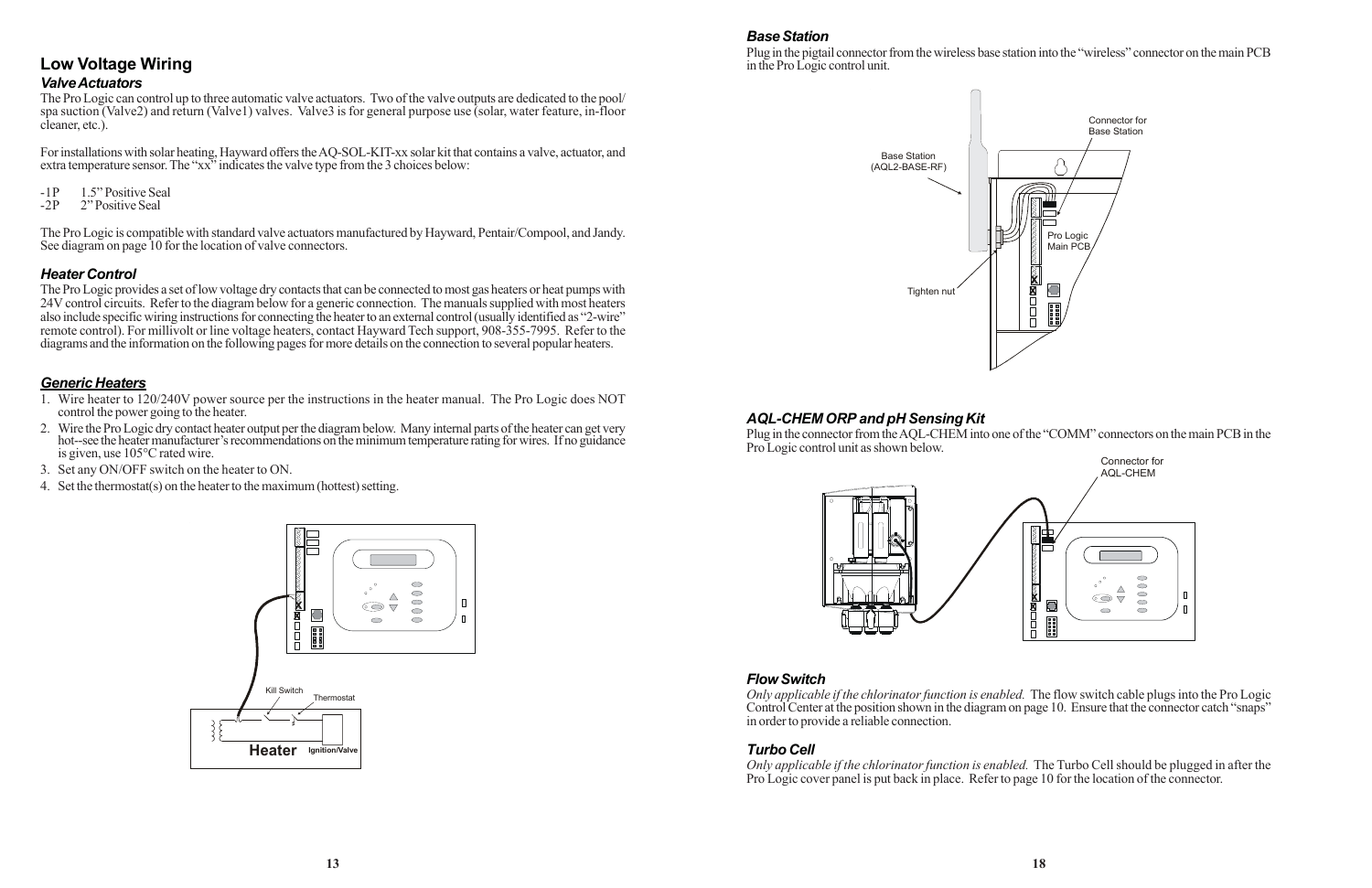#### *Laars Heaters*

- 1. Turn power off to heater.
- 2. Remove factory jumper from terminal block.
- 3. Wire Pro Logic to the heater as shown.
- 4. Ensure toggle switch is in the ON position.
- 5. Set heater thermostats to maximum position.



#### *Hayward Heaters*

Refer to the instructions in the heater manual for "2-wire Remote Thermostat" operation under "Remote Control Connections" and the diagram below:

- 1. Turn off power to heater.
- 2. Wire Pro Logic to terminals 1 & 2 (see diagram).
- 3. Leave jumper attached to terminals  $4 & 5$ .
- 4. Move "BYPASS" dipswitch on heater circuit board to "ON" position (up).
- 5. Turn heater power back on.
- control).
- 7. Heater display should be "bO" (for "bypass  $Qn$ ).
- 8. Heater will fire whenever Pro Logic requests (when Pro Logic "Heater" LED is illuminated).

6. Switch heater to either "Pool" or "Spa" (it doesn't make any difference which is selected, the Pro Logic will take



#### *Temperature Sensors*

The Pro Logic utilizes 10K ohm thermistor type sensors. Three sensors (water temperature, air temperature and solar temperature) are included. If the Pro Logic is being used to control a solar heating system, the solar sensor is required. The sensors are provided with a 15 ft. cable. See page 5 and the diagram below for installation information.



#### *Remote Display/Keypad*

The Pro Logic main unit can connect to a maximum of 3 remote wired display/keypads (ordered separately).

Use four conductor cable (typically phone cable) to connect the wired remote display/keypad with the Pro Logic Control Center as shown below. The maximum wiring distance is 500ft. (160m). Note that the terminals on both the Pro Logic main unit and the wired remote display/keypad are numbered: Connect 1 to 1, 2 to 2, etc. Refer to diagram below.



*If multiple remote display/keypads are installed:* Never connect more than 2 wires to any terminal block. Two remotes can be wired back to the Pro Logic main unit or the second display/keypad (and third, if applicable) can be "daisy chained" with one display/keypad wired to the next. The maximum wire run from the Pro Logic main unit to the furthest remote display/keypad is 500 ft (160m).